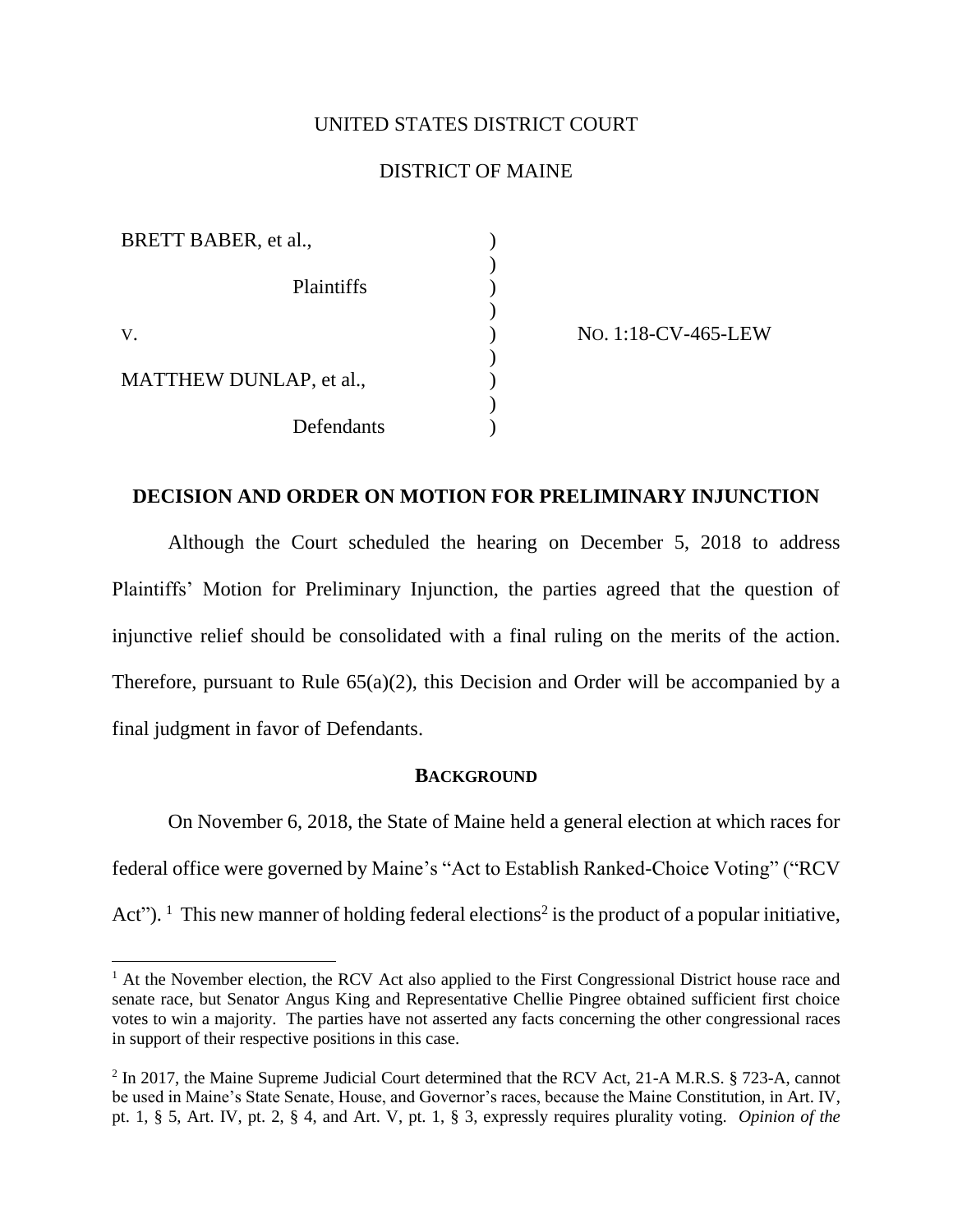the history of which has been set forth previously and is not repeated here.<sup>3</sup> See, e.g., *Maine Republican Party v. Dunlap*, 324 F. Supp. 3d 202, 204–06 (D. Me. 2018); *Maine Senate v. Sec'y of State*, 183 A.3d 749 (Me. 2018); *Opinion of the Justices*, 162 A.3d 188 (Me. 2017). Under the RCV system employed in Maine, when there are three or more candidates on the ballot, a candidate cannot be declared the winner of the election following tabulation of the votes without securing a majority of the ballots validly cast (i.e., excluding ballots invalidated due to overvotes (marking more than one candidate at the same level of ranking) or undervotes (failing to rank a candidate)). 21-A M.R.S. § 723-A.

Plaintiffs, Brett Baber, Terry Hamm-Morris, Mary Hartt, and Bruce Poliquin, are residents of Maine's Second Congressional District. Plaintiffs participated in Maine's November 6, 2018, general election, at which each cast a vote for Bruce Poliquin to continue serving as Representative of the Second Congressional District in the United States House of Representatives. They maintain that the RCV Act is unconstitutional, both

*Justices*, 162 A.3d 188, 209–11 (Me. 2017). The States, in exercising their Article I authority, are not required to conduct local and national elections in the same manner. *Arizona State Legislature v. Arizona Indep. Redistricting Comm'n*, 135 S. Ct. 2652, 2674 n.25 (2015) ("A State may choose to regulate state and national elections differently, which is its prerogative under the [Elections] Clause.").

<sup>&</sup>lt;sup>3</sup> The fact that an election is conducted in accordance with the will of the people, as expressed through a popular initiative, is not inherently objectionable, for "the invention of the initiative was in full harmony with the Constitution's conception of the people as the font of governmental power." *Arizona Indep. Redistricting Comm'n*, 135 S. Ct. at 2674. "As Madison put it: 'The genius of republican liberty seems to demand . . . not only that all power should be derived from the people, but that those intrusted with it should be kept in dependence on the people." *Id.* at 2674–75 (quoting The FEDERALIST No. 37, 223). In *Arizona Indep. Redistricting Comm'n*, the Supreme Court divided, 5–4, over a dispute related to the significance of the Seventeenth Amendment, which superseded Article I, section 3 by making it the law of the land that senators be elected directly by the people, rather than by state legislatures. The case presented an unusual claim asserted by the Arizona State Legislature concerning who had the ultimate authority within Arizona to determine the manner of drawing congressional districts (the People by popular initiative, or the Legislature if it disagreed), and whether the answer should turn on state law. Those issues are not litigated in this case.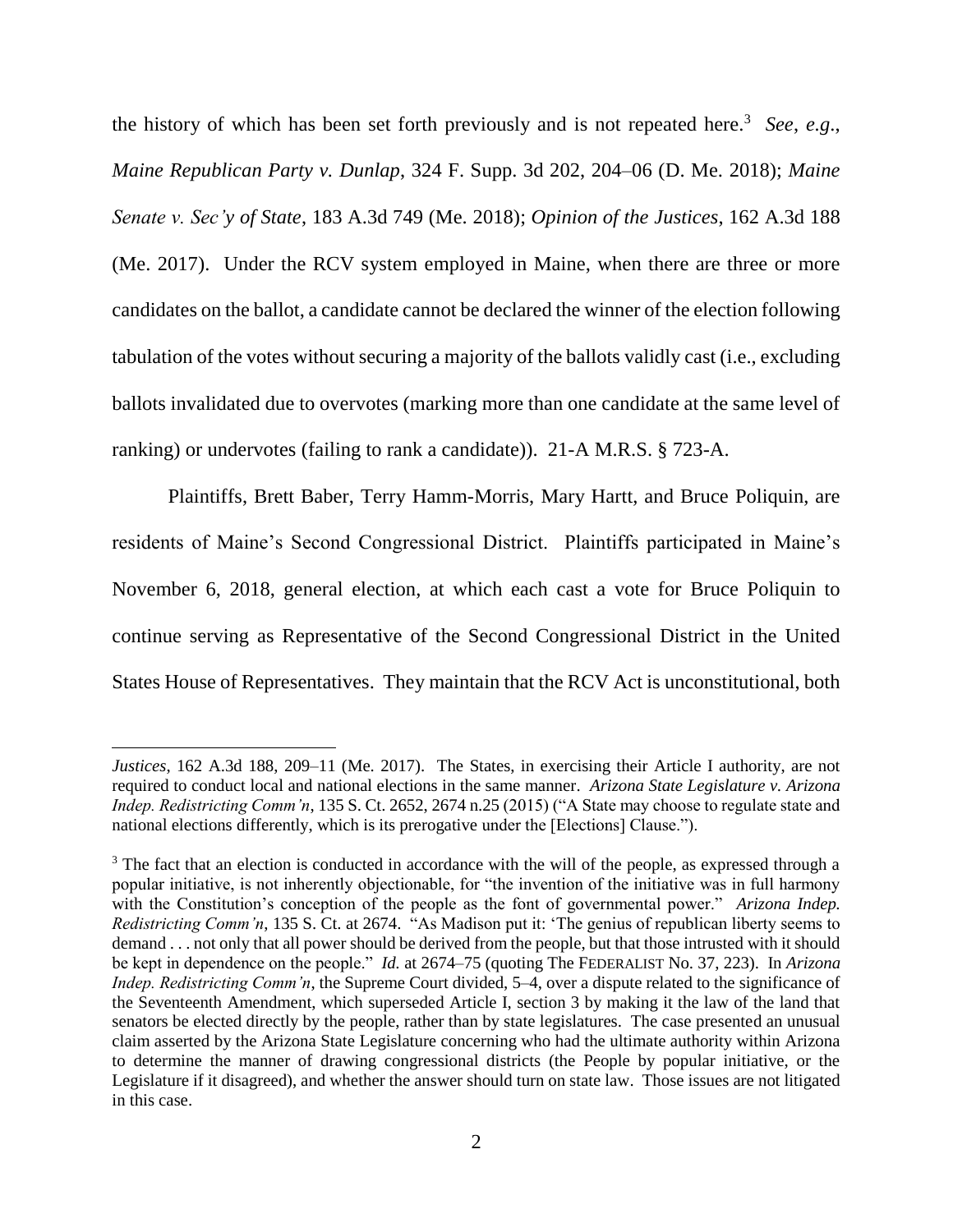facially and as applied, and that it violates the Voting Rights Act. They maintain that the ballot form and instructions were too confusing and that the manner by which Defendant Dunlap tabulated the votes diluted the votes cast by Poliquin supporters and otherwise disenfranchised too many Maine voters to withstand scrutiny.

The ballot for the Second District house race provided a choice among four candidates, a space to enter a write-in candidate, and a manner by which to rank the candidates, in the following form:

| <b>Rep. to Congress</b><br><b>District 2</b>          | 1st Choice | 2nd Choice | 3rd Choice | 4th Choice | 5th Choice |
|-------------------------------------------------------|------------|------------|------------|------------|------------|
| Bond, Tiffany L.<br>Portland<br>Independent           | ◯          | $\circ$    | 0          |            |            |
| Golden, Jared F.<br>Lewiston<br>Democratic            | Ô          | $\circ$    | $\circ$    | $\circ$    |            |
| Hoar, William R.S.<br>Southwest Harbor<br>Independent | 0          | $\circ$    | $\circ$    | $\circ$    | C          |
| Poliquin, Bruce<br>Oakland<br>Republican              | 0          | $\circ$    | $\circ$    | $\circ$    | O          |
| Write-in                                              | $\circ$    | $\circ$    | $\circ$    | $\circ$    |            |

The ballot included the following instructions:

### **Instructions to Voters**

. . .

To rank your candidate choices, fill in the oval:

- In the 1st column for your 1st choice candidate.
- In the 2nd column for your 2nd choice candidate, and so on.

Continue until you have ranked as many or as few candidates as you like.

Fill in no more than one oval for each candidate or column.

. . .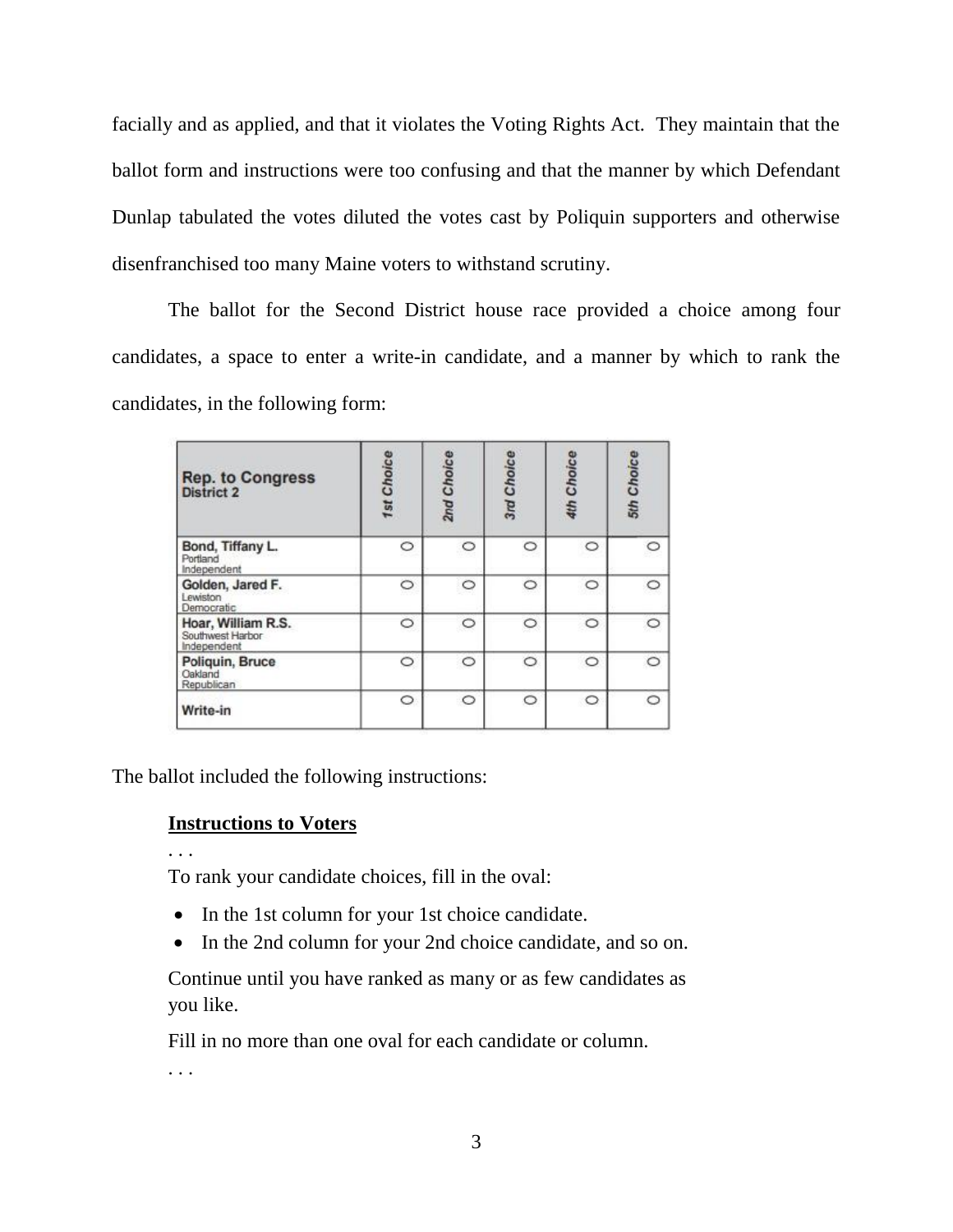Plaintiffs each filled in the circle for Bruce Poliquin shown in the first-choice column of the ballot. They did not fill in any other circles. Many other voters took the same approach. Some voters expressed equivalent support for Mr. Poliquin, but filled in the Poliquin circle in every column of the ballot. These voters, in other words, elected not to rank any candidate other than their preferred candidate. Other voters expressed their support for the other candidates in the same fashion. Many other voters chose to rank every candidate. In all, given five potential candidates and five columns, there were 120 different orders in which to rank the candidates, assuming one nominated a write-in and then went on to rank every candidate. There were several other ways in which one might respond to the ballot. For example, 5,582 voters submitted their ballots without filling in any circles.

Following the election, Defendant Dunlap oversaw a process in which his office gathered the ballots and tabulated the election results. On November 7, Defendant Dunlap announced that, based on the tabulation of all "first choice" votes, no contestant in the race achieved victory by a majority. The results of the initial tabulation were as follows:

| Candidate             | Votes   |
|-----------------------|---------|
| <b>Bruce Poliquin</b> | 134,184 |
| Jared Golden          | 132,013 |
| <b>Tiffany Bond</b>   | 16,552  |
| William Hoar          | 6,875   |
| <b>TOTALS</b>         | 289,624 |

<sup>4</sup> *See* Dunlap Ex. F-2, ECF No. 44-3. In the initial tabulation process, Defendant Dunlap eliminated, or "exhausted" 6,453 votes as invalid because the ballots contained overvotes or undervotes. The exhausted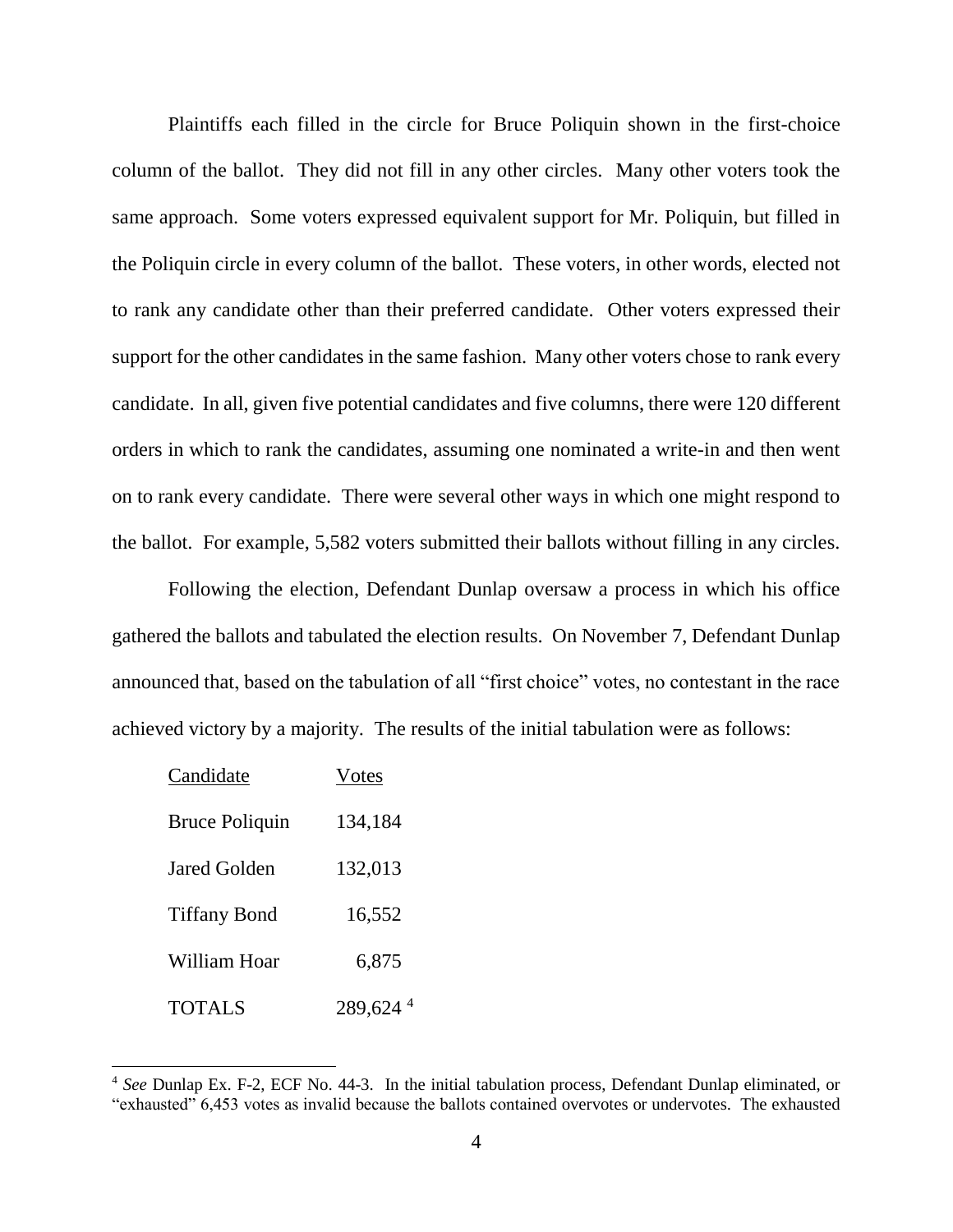Pursuant to the RCV Act, because no candidate achieved a majority, Defendant Dunlap was required to conduct a further tabulation of the votes. Because it was mathematically impossible for Ms. Bond or Mr. Hoar to be elected, Defendant Dunlap performed a "batch elimination" of those candidates. *Id.* § 723-A(1)(A). He then reviewed the ballots in which the eliminated candidates were named as first choice, to determine if those ballots indicated a preference between the remaining two candidates, Mr. Poliquin and Mr. Golden. If so, then those ballots were redistributed accordingly.<sup>5</sup> On November 26, 2018, Defendant Dunlap published and certified a final tabulation of the votes. The results were as follows:

| Candidate             | Votes     | Percentage |
|-----------------------|-----------|------------|
| Jared Golden          | 142,440   | 50.62%     |
| <b>Bruce Poliquin</b> | 138,931   | 49.38%     |
| <b>TOTALS</b>         | 281,371 6 | 100%       |

ballots amounted to 2.28% of the ballots cast. "Overvote" means a circumstance in which a voter has ranked more than one candidate at the same ranking, while "undervote" means a voter has not indicated a preferred candidate at the applicable ranking. The majority of the exhausted ballots reflected undervotes. The exhausted ballots were not included to establish the mathematical denominator for achieving a majority victory.

<sup>&</sup>lt;sup>5</sup> If the ballot left two sequential rankings blank before naming either Golden or Poliquin, it was exhausted, or invalidated. 21-A M.R.S. § 723-A(D).

<sup>6</sup> *See* Dunlap Ex. F-2, ECF No. 44-3. In the course of the second round of tabulation, Defendant Dunlap exhausted an additional 8,253 ballots. These exhausted ballots were not considered part of the total for purposes of calculating a majority, similar to the first-choice tabulation process. Combined with those ballots exhausted in the first-choice tabulation, a total of 14,706 ballots were exhausted, or 4.97% of all ballots cast. Of these, some 5,582 voters left the ballot entirely blank. *See* Dr. James G. Gimpel, Ph.D. Supp. Disclosure, Ex. A, ECF No. 51. Additionally, 3,957 voters indicated that Ms. Bond was their first choice, and they did not rank any other candidates. *Id.*, row 12.Some 1,939 Hoar supporters similarly failed to rank any alternative. *Id.*, row 25.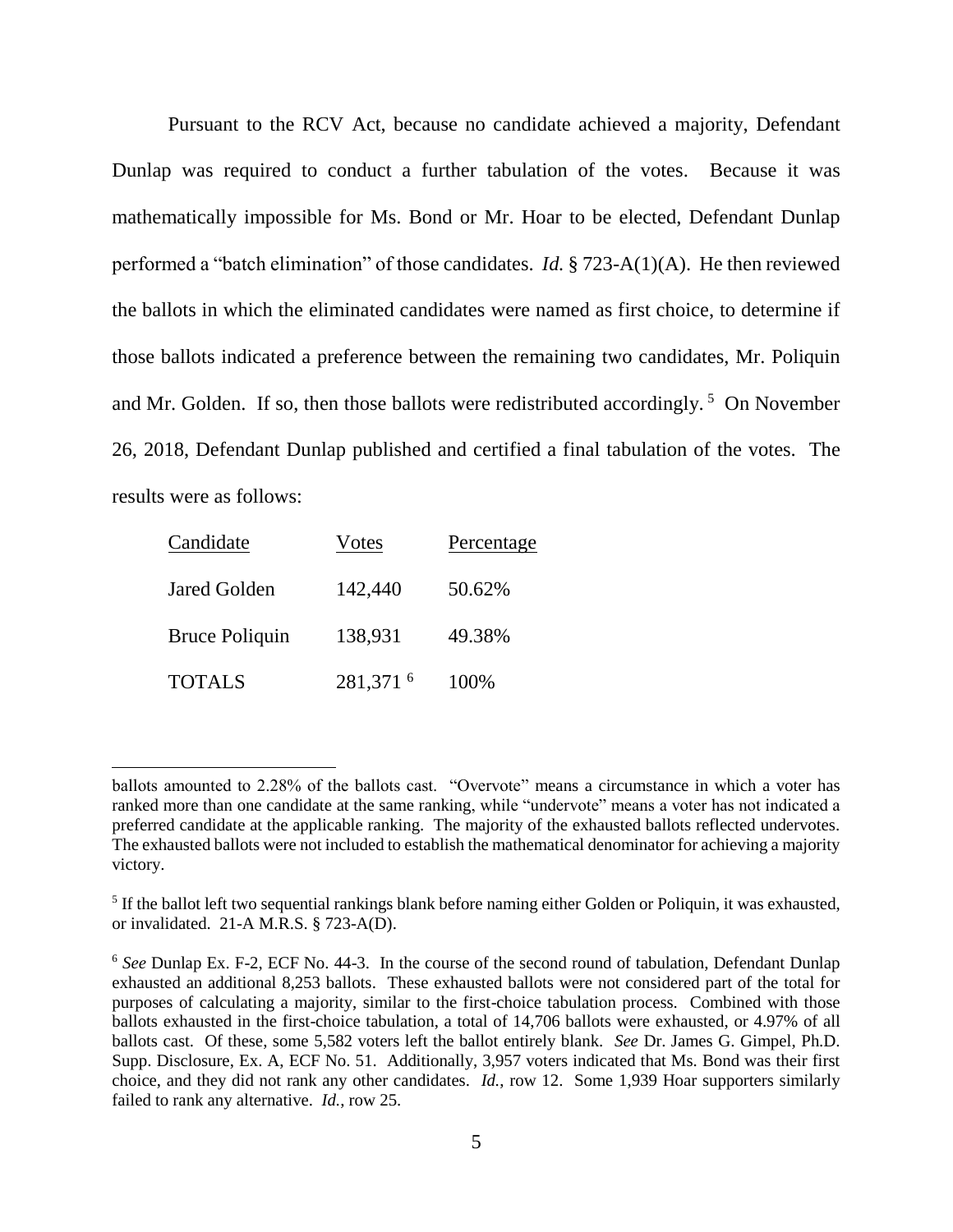Because the Secretary of State certified Jared Golden as the winner of the RCV election, Plaintiff Bruce Poliquin requested a recount pursuant to 21-A M.R.S. § 737-A. The recount is under way at this time.

The matter came on for hearing on December 5, 2018. Before hearing oral argument, the Court permitted Plaintiffs to call to the witness stand Dr. James G. Gimpel, Ph.D., a professor at the University of Maryland – College Park. Among other areas of expertise, Dr. Gimpel is well studied in the area of voter behavior. Dr. Gimpel testified that alternative systems for conducting elections, such as RCV, are generally considered by their proponents to be "systems to enhance participation." According to Dr. Gimpel, interest in these systems is growing and, undoubtedly, will lead to more litigation like the litigation now before this Court. Dr. Gimpel has formed the opinion that RCV (or "instant run-off") systems do not offer advantages over a plurality system, or over a majority system that resolves close elections by means of an actual run-off. The primary flaw he sees in RCV is that, unlike ordinary elections and ordinary run-offs, voters are required to make predictions about who will be left standing following an initial tabulation of the votes. While Dr. Gimpel concedes that many voters have sufficient information to make reliable predictions, he believes that a portion of the voting public has insufficient interest and information to make a meaningful assessment about likely outcomes. In his view, RCV is "flat out unfair to the uninformed voter." He also maintains that the instructions Defendant Dunlap provided with the ballot leave such voters "clueless."

Dr. Gimpel contends that the data of voting behavior for this election (i.e., the ballots in this election) reinforce his opinion. He observes that thousands of voters cast ballots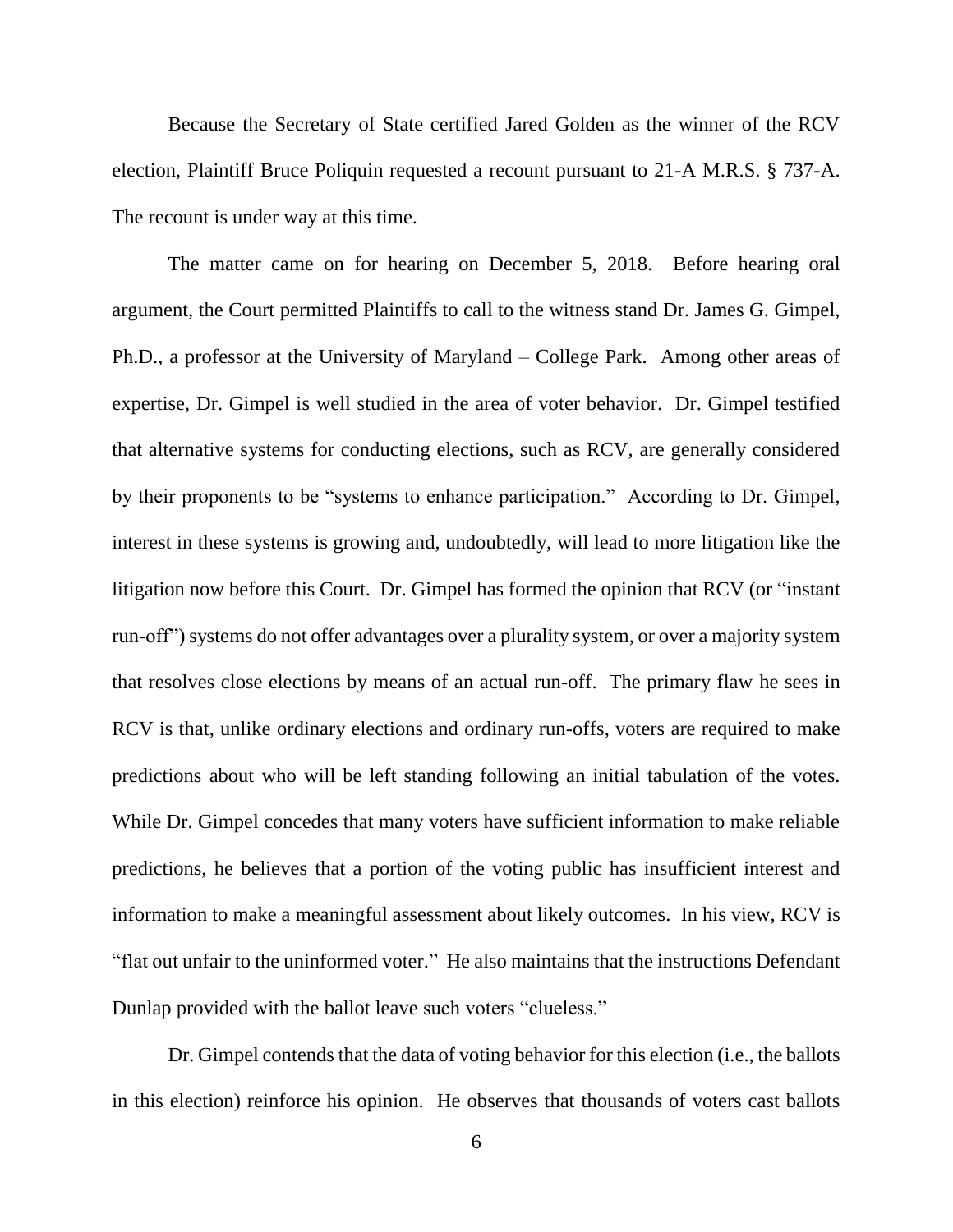that were invalid, and that the most logical inference is that those voters guessed wrong due to an information deficit. Dr. Gimpel presumes that the voters in this category are predominantly independent voters, meaning they have no party affiliation. By his reasoning, independent voters such as Ms. Bond and Mr. Hoar's supporters are, on average, less informed on the issues.<sup>7</sup> According to Dr. Gimpel, this information deficit is demonstrated by the fact that many of the voters who identified Ms. Bond or Mr. Hoar as their first choice neglected to rank another candidate. In his view, this is proof that they believed Ms. Bond or Mr. Hoar would be victorious. He finds it hard to believe that voters would "drop out like this" if they were presented with a simple choice between a Republican candidate and a Democratic candidate. $8$  On the other hand, he also testified that independent voters, on average, are not as likely to turn out for elections in the first place.<sup>9</sup>

On cross examination, Dr. Gimpel testified that he did not interview or consider any interviews or studies of actual Maine voters, but that, remarkably, he would like to

 $\overline{a}$ 

<sup>&</sup>lt;sup>7</sup> On the other hand, Dr. Gimpel testified that most independent voters "pretty consistently" lean toward either the Republican Party or Democratic Party, and that "every researcher in Maine" knows this.

<sup>&</sup>lt;sup>8</sup> Dr. Gimpel's perspective, in my view, is built on the debatable premise that a two-party system has some intrinsic merit because it simplifies the choices that are presented to voters. In his sworn report, Dr. Gimpel asserts: "The great advantage of a two-party system with plurality voting is that participation and choice are straightforward and not burdensome." ECF No. 37 at 11. Presumably, Dr. Gimpel understands that a significant cohort of the electorate welcome alternatives. In any case, this is thin soup upon which to fortify a constitutional challenge to RCV.

<sup>&</sup>lt;sup>9</sup> In his sworn report, Dr. Gimpel notes that "several dozen voters" failed to rank a first choice, but went on to rank second and subsequent choices. *Id.* The Court is not persuaded that voter error is unique to RCV ballots, or that such mistakes by several dozen voters warrants an inference that the instructions were inadequate.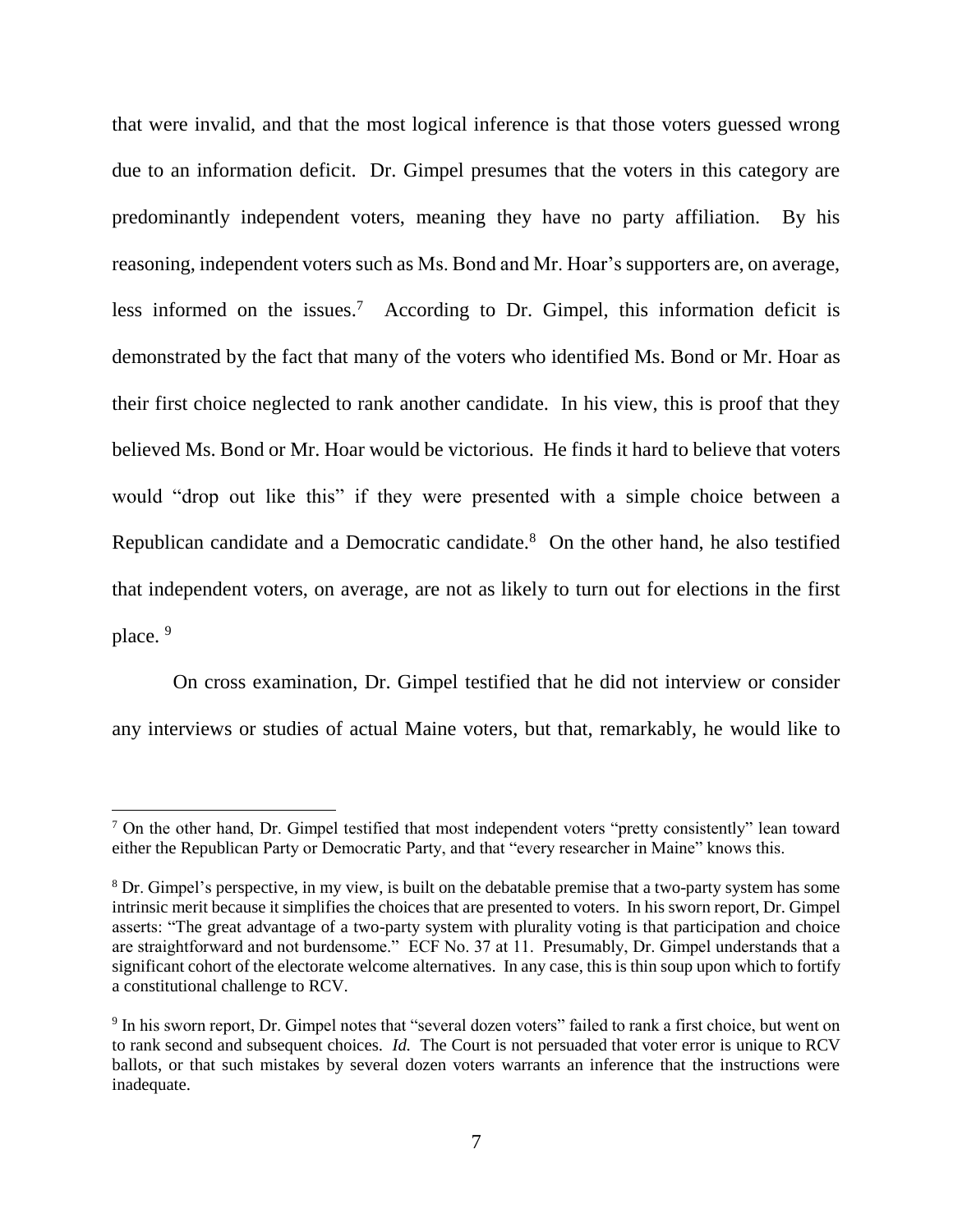develop a survey to evaluate what voters were thinking. When asked to articulate why the ballot and the voting instructions were confusing, Dr. Gimpel testified that the worst thing about the ballot and instructions is what was omitted from the instructions. In particular, Dr. Gimpel suggested the instructions should have explained the various ways in which a vote could be invalidated. Dr. Gimpel was asked to evaluate Plaintiffs' contention that RCV is flawed because it fails to produce "monotonic" results.<sup>10</sup> Dr. Gimpel testified that he did not detect a monotonicity problem in this particular election. Finally, Dr. Gimpel opined that when one considers Plaintiffs individually, the reasonable conclusion is that they were not disenfranchised by RCV, but rather were full participants in the election.<sup>11</sup>

 $\overline{a}$ 

<sup>&</sup>lt;sup>10</sup> Plaintiffs have not adequately demonstrated the significance of their monotonic argument and will limit its assessment of this theory to this footnote. What I understand is that it is sometimes possible in a rankedchoice voting system to harm one's preferred candidate by ranking them higher on the ballot, and to assist them by ranking them second or lower on the ballot. In other words, it is statistically possible in some instant run-off elections that the winner is a person most voters do not prefer, which is referred to as a nonmonotonic result. The 2009 mayoral election in Burlington, Vermont, is often cited as an example. Sworn Expert Report of James G. Gimpel, Ph.D., at 14. I am concerned, of course, with the November 2018 election, not with any and all statistical permutations that academics can conceive. As concerns the November election, Dr. Gimpel testified that the Second District house race did not involve a monotonicity problem. Moreover, Plaintiffs have not provided any evidence suggesting that the RCV Act is likely to produce this result in a statewide general election for federal office given the realities of modern electoral politics and the abundance of information that is generally available in advance of such an election. In short, I do not believe the desirability of a monotonic election result provides a justiciable standard for Plaintiffs to sustain a facial challenge. Nor do I find that the statistical possibility of a non-monotonic election proves that RCV does not provide a meaningful bulwark against the spoiler problem that can arise from third-party and non-party participation in elections, which is generally understood to be a primary feature of RCV systems. *See id.* at 15.

<sup>&</sup>lt;sup>11</sup> Plaintiffs have provided additional expert opinion evidence through the Sworn Expert Report of Jason Sorens, Ph.D., ECF No. 4. The record also includes an affidavit concerning the conduct of elections in Maine. Decl. of Dep. Sec'y of State Julie L. Flynn, ECF No. 24. Although the information these witnesses provided is not recounted herein, the affidavits have been very informative and helpful to the review of this case.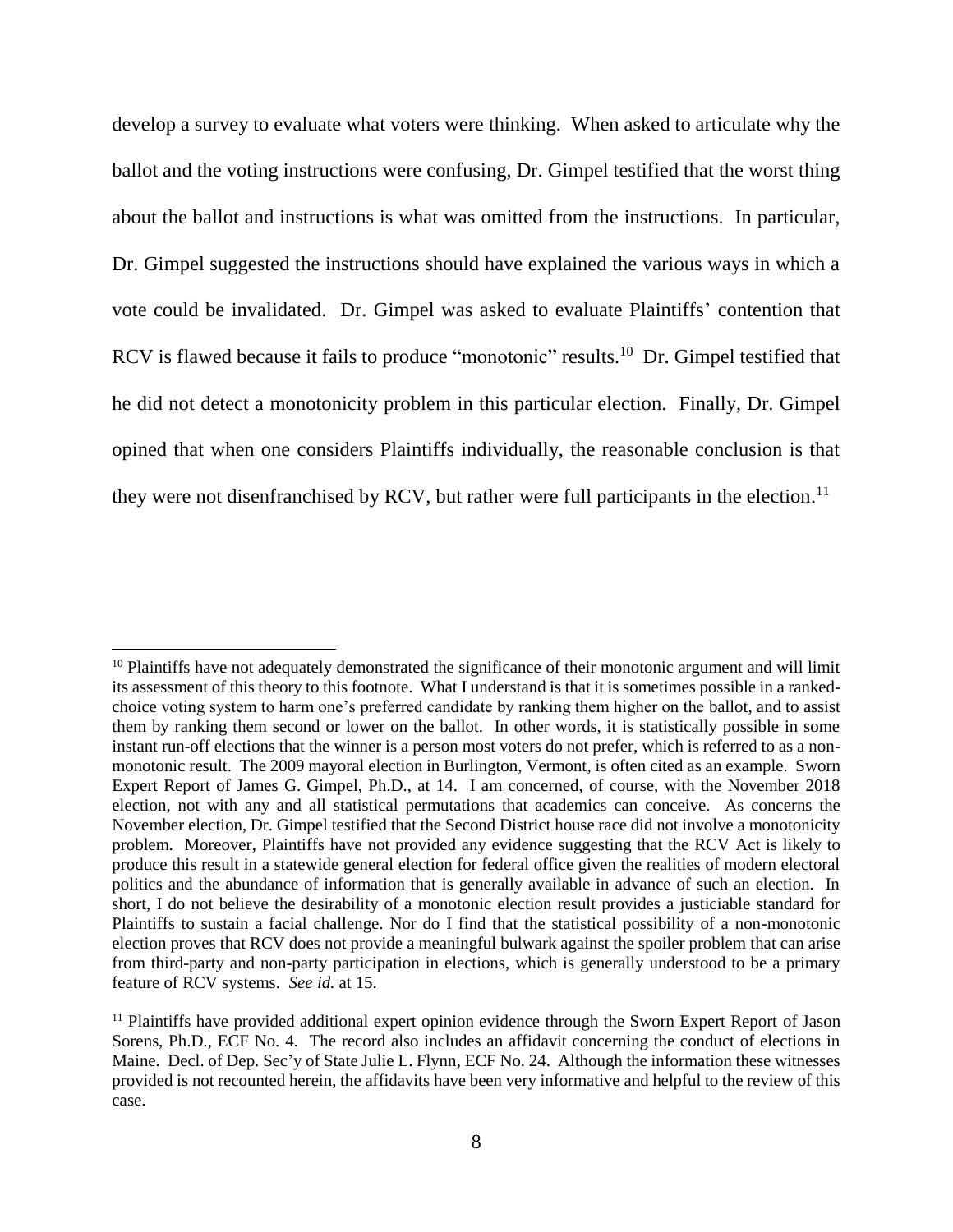#### **DISCUSSION**

### **A. Voting Rights Act**

In addition to their constitutional challenges to the RCV Act, Plaintiffs allege that the Act deprived them of rights protected under the Voting Rights Act. The Voting Rights Act subjects certain states to "preclearance" oversight when they enforce a new "voting qualification or prerequisite to voting, or standard, practice, or procedure with respect to voting." *Presley v. Etowah Cty. Comm'n*, 502 U.S. 491, 494 (1992) (quoting 52 U.S.C. § 10304). Additionally, individuals can bring suit to prevent "any State or political subdivision" from imposing any electoral practice "which results in a denial or abridgement of the right of any citizen of the United States to vote on account of race or color, or in contravention of the guarantees set forth in section  $10303(f)(2)$  [concerning language minority groups]." 52 U.S.C. § 10301(a). "The Voting Rights Act 'implemented Congress' firm intention to rid the country of racial discrimination in voting.'" *Hathorn v. Lovorn*, 457 U.S. 255, 268 (1982) (quoting *Allen v. State Board of Elections*, 393 U.S. 544, 548 (1969)). Plaintiffs have not alleged facts or otherwise shown that the Voting Rights Act has any application to this case.<sup>12</sup>

### **B. U.S. Constitution, Article I**

l

Article I, section 2, clause 1 of the Constitution provides, in relevant part, as follows:

<sup>&</sup>lt;sup>12</sup> Plaintiffs cited 52 U.S.C. § 10307, which provides that "[n]o person acting under color of law shall fail or refuse to permit any person to vote who is entitled to vote under any provision of chapters 103 to 107 of this title or is otherwise qualified to vote, or willfully fail or refuse to tabulate, count, and report such person's vote." Am. Complaint ¶¶ 6, 58. The facts, as alleged, do not involve any effort by Defendants or anyone else invested with state-delegated authority to deny Plaintiffs their right to vote or refuse to tabulate their vote.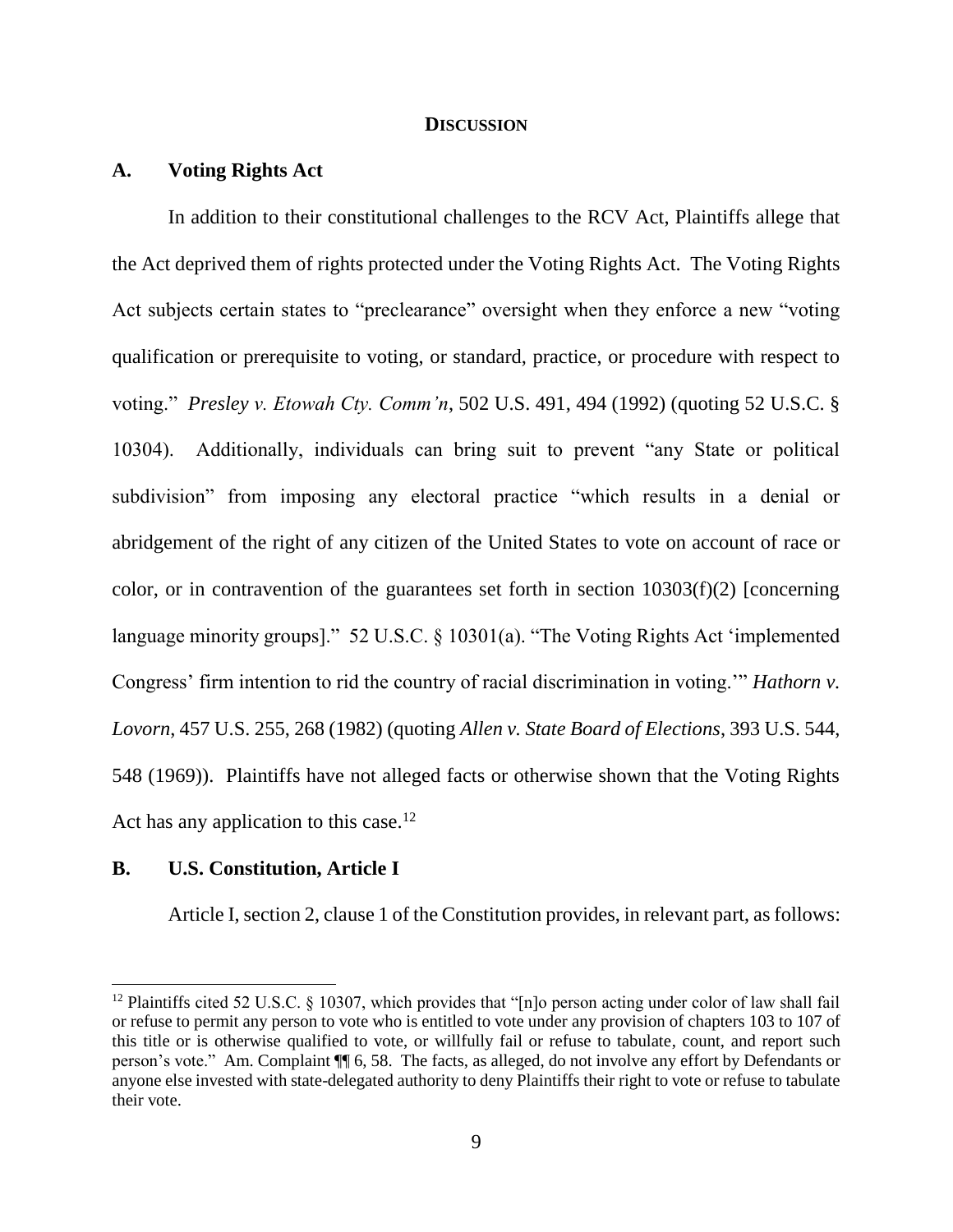"The House of Representatives shall be composed of Members chosen every second Year by the People of the several States . . . ." Furthermore, Article I, section 4, clause 1, provides: "The Times, Places and Manner of holding Elections for Senators and Representatives, shall be prescribed in each State by the Legislature thereof; but the Congress may at any time by Law make or alter such Regulations, except as to the Places of chusing Senators." Concerning section 4, clause 1, the Supreme Court has explained:

It cannot be doubted that these comprehensive words embrace authority to provide a complete code for congressional elections, not only as to times and places, but in relation to notices, registration, supervision of voting, protection of voters, prevention of fraud and corrupt practices, counting of votes, duties of inspectors and canvassers, and making and publication of election returns; in short, to enact the numerous requirements as to procedure and safeguards which experience shows are necessary in order to enforce the fundamental right involved. . . . All this is comprised in the subject of "times, places and manner of holding elections," and involves lawmaking in its essential features and most important aspect.

*Smiley v. Holm*, 285 U.S. 355, 366 (1932). *See also Arizona v. Inter Tribal Council of Arizona*, *Inc*., 570 U.S. 1, 8 (2013).

The First Article of the Constitution, in effect, assigns to the People of the several States the authority to choose their representatives to the national Congress, and directs that the States shall prescribe the times, places, and manner by which representative are chosen. Though Congress has the power to regulate state elections, "if there be no overruling action by the Congress" then suitable regulations "may be provided by the Legislature of the state upon the same subject." *Smiley*, 285 U.S. at 367. <sup>13</sup> This is one

<sup>&</sup>lt;sup>13</sup> "The power of Congress over the 'Times, Places and Manner' of congressional elections 'is paramount, and may be exercised at any time, and to any extent which it deems expedient; and so far as it is exercised, and no farther, the regulations effected supersede those of the State which are inconsistent therewith.'"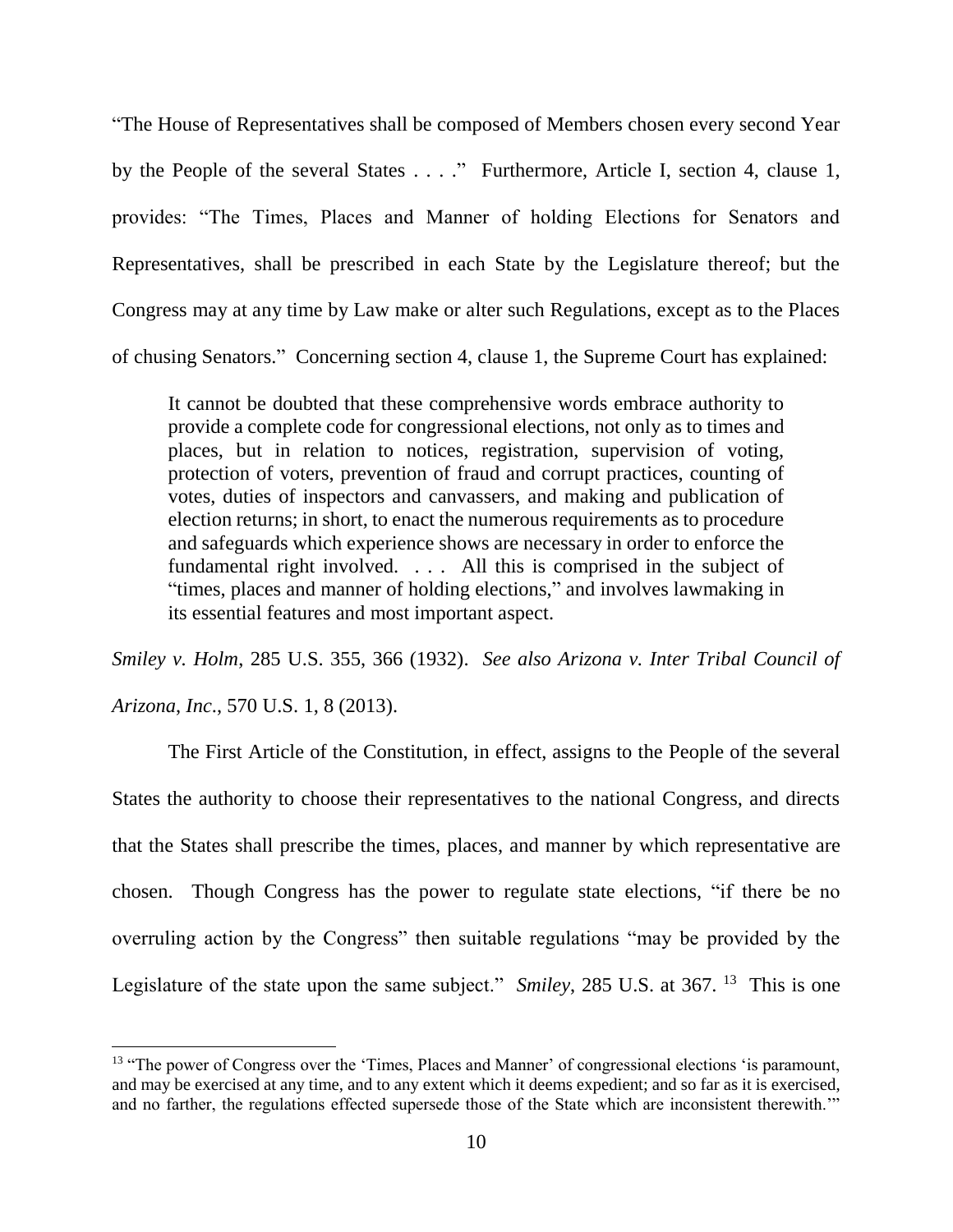example of the ingenious manner by which the framers divided sovereignty between the federal and state governments.

Plaintiffs argue that the force of history calls for the Court to interpret Article I as requiring a plurality or "first-past-the-post" standard for deciding election results. There is no textual support for this argument and a great deal of historical support to undermine it. As a practical observation, it is curious that states which still utilize a majority standard have managed to escape constitutional scrutiny under Article I. The American experiment in republican–representative government neither began nor ended with ratification of the Constitution. The values that informed Article I not only inspired the Revolution, but also continued a purposeful evolution in our national experiment in representative government. It is clear from The Federalist Papers and other public debates leading up to the ratification of the Constitution that federalism was its intellectual lodestar and was to act as a bulwark against the perceived threat of centralized political authority by allowing for political tolerance. Therefore, the powers delegated by the Constitution to the federal government were few and defined.

The delegates to the Continental Congress debated vigorously the wording of Article I.<sup>14</sup> When one considers the origins and objectives of our Constitution, and the

*Arizona v. Inter Tribal Council of Arizona*, *Inc*., 570 U.S. 1, 9 (2013) (quoting *Ex parte Siebold*, 100 U.S. 371, 392 (1880)). While Congress has legislated in the area of voting standards, most notably through the Voting Rights Act and amendments, 52 U.S.C. §§ 10301 *et seq*., and the Help America Vote Act, 52 U.S.C. §§ 20901 *et seq*., it has not precluded ranked-choice methods. I am unaware of any precedent in which the House of Representatives addressed a similar contest in the context of the Federal Contested Elections Act, 2 U.S.C. §§ 381–396.

<sup>&</sup>lt;sup>14</sup> There was significant debate over the Time, Place and Manner Clause during the first Continental Congress. Some Anti-Federalists voiced the concern that a faction in Congress would eventually regulate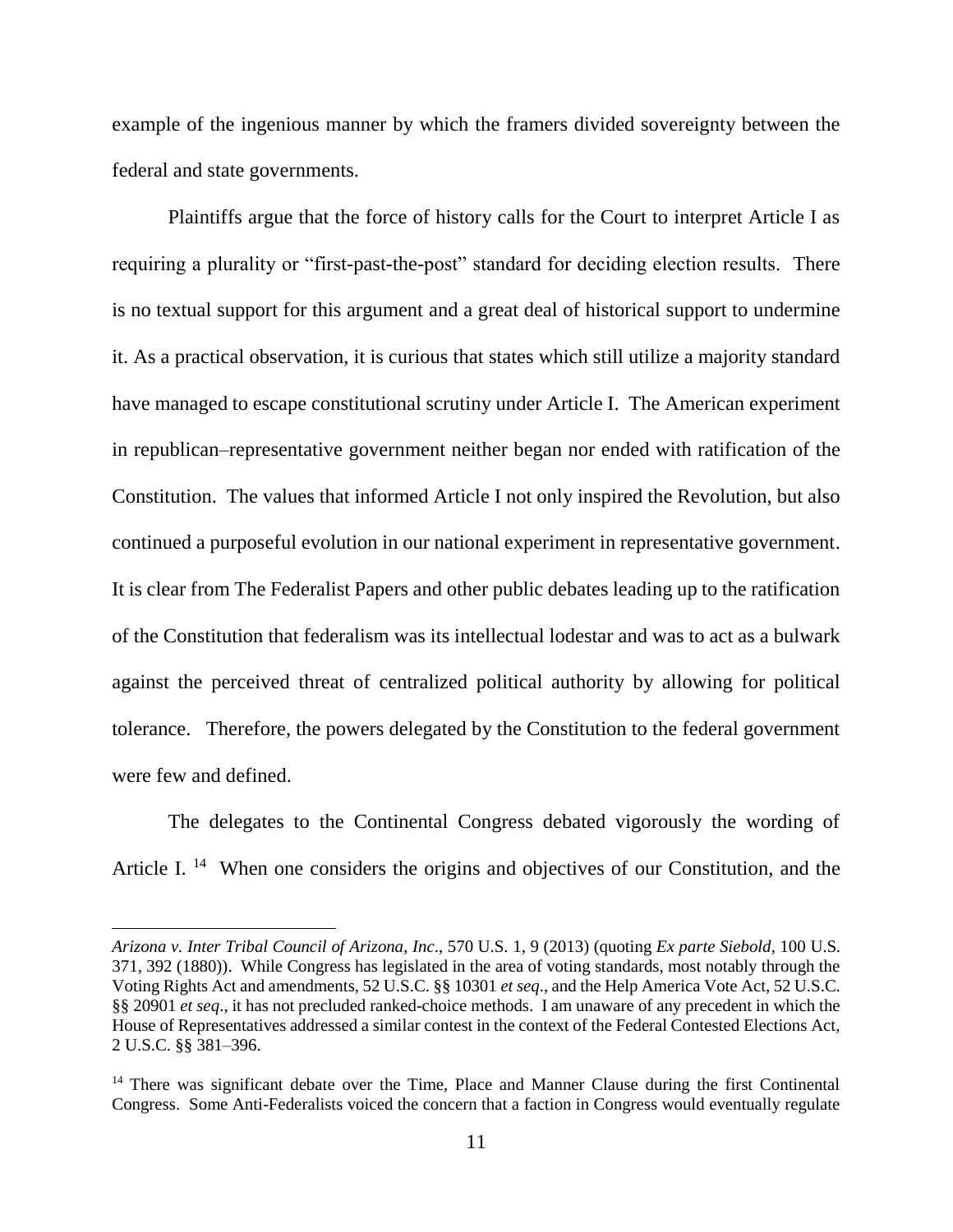principles of federalism that informed its text and structure, it is no accident that Article I does not set forth a comprehensive mandate for running federal elections, let alone dictate the plurality standard.

In the early days of the Republic, paper ballots were a new and welcome innovation in some states, and the secret ballot had not gained general acceptance. *John Doe No. 1 v. Reed*, 561 U.S. 186, 225 (2010) (Scalia, J., concurring). Only a subset of adult males were entitled to vote. There was no uniform election day. As the nation evolved, so too did the manner by which states conducted elections. Many states gravitated toward plurality systems. Others aspired to a majority and were willing to assume the burden of a run-off election to obtain that result. Gradually, the suffrage was expanded to unpropertied men, to women, and to minorities. In time, non-party candidates gained access to the ballot. Many of these changes were marked by considerable social upheaval, and many longsettled expectations were gradually, if not precipitously, undone by changes in popular sentiments.

Whether RCV is a better method for holding elections is not a question for which the Constitution holds the answer. By design, the freedoms and burdens of self-governance

the manner of holding elections in an undemocratic fashion, such as by establishing a plurality standard nationwide. Robert G. Natelson, *The Original Scope of the Congressional Power to Regulate Elections*, 13 U. Pa. J. Const. L. 1, 29 & nn. 123–128 (2010) (describing concerns of Anti-Federalists, including the "Federal Farmer"). "[D]uring the ratification debates, proponents of the Constitution noted: '[T]he power over the manner only enables them to determine how these electors shall elect—whether by ballot, or by vote, or by any other way.'" *U.S. Term Limits*, *Inc. v. Thornton*, 514 U.S. 779, 833 (1995) (5–4 decision) (quoting 4 Debates on the Adoption of the Federal Constitution 71 (J. Elliot ed. 1863) (Steele statement at North Carolina ratifying convention)). In any event, certainly the delegates to the Continental Congress declined to dictate either a majority or plurality standard, or preclude state variation in election procedure, for good cause. Natelson, *supra*, at 38–40 & nn. 183, 189.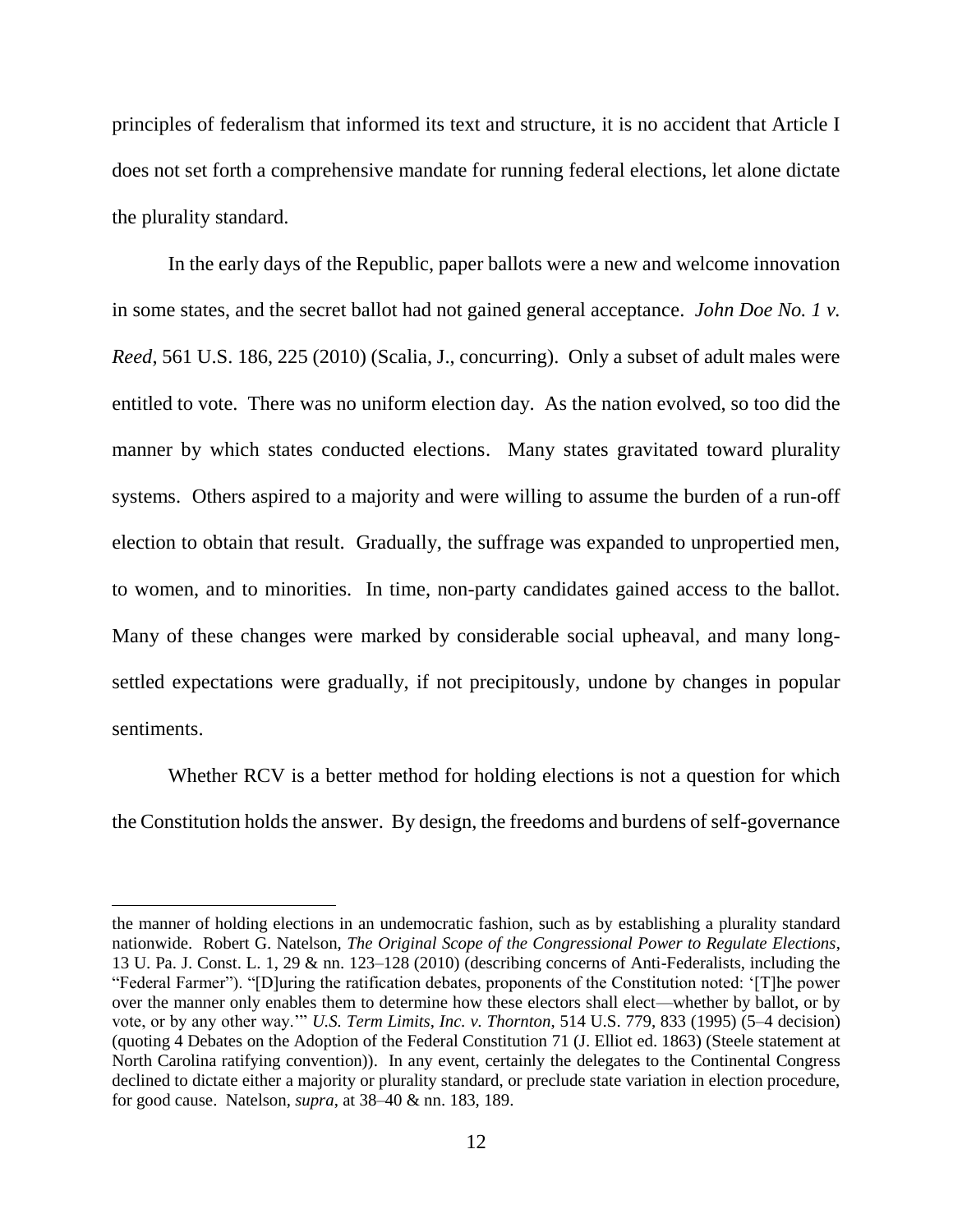leave normative questions of policy to be worked out in the public square and answered at the ballot box. To the extent that the Plaintiffs call into question the wisdom of using RCV, they are free to do so but for the reasons that I have indicated previously and upon which I elaborate presently, such criticism falls short of constitutional impropriety. A majority of Maine voters have rejected that criticism and Article I does not empower this Court to second guess the considered judgment of the polity on the basis of the tautological observation that RCV may suffer from problems, as all voting systems do. The proper question for the Court is whether RCV voting is incompatible with the text of Article I by giving the language its plain and ordinary meaning. *D.C. v. Heller*, 554 U.S. 570, 576 (2008) (quoting *United States v. Sprague*, 282 U.S. 716, 731 (1931) ("The Constitution was written to be understood by the voters; its words and phrases were used in their normal and ordinary as distinguished from technical meaning.")).

Article I is perfectly silent as to a prescribed method by which the States must elect their representatives. Plaintiffs urge that I must fill this void because section 2, as they put it, "must mean something." This position is premised on the dubious notion that the framers could not have intended to reserve for the States so much freedom as to choose how they elect their representatives to the Congress. This is a peculiar argument for Plaintiffs to make and one which is deeply belied by the extensive historical record leading to the adoption of the Constitution. The argument also is faulty insofar as it assumes that section 2 cannot be reconciled or comprehended without grafting onto its plain language a mandate for states to employ a plurality standard of conducting elections. The framers knew how to distinguish between plurality and majority voting, and did so in other contexts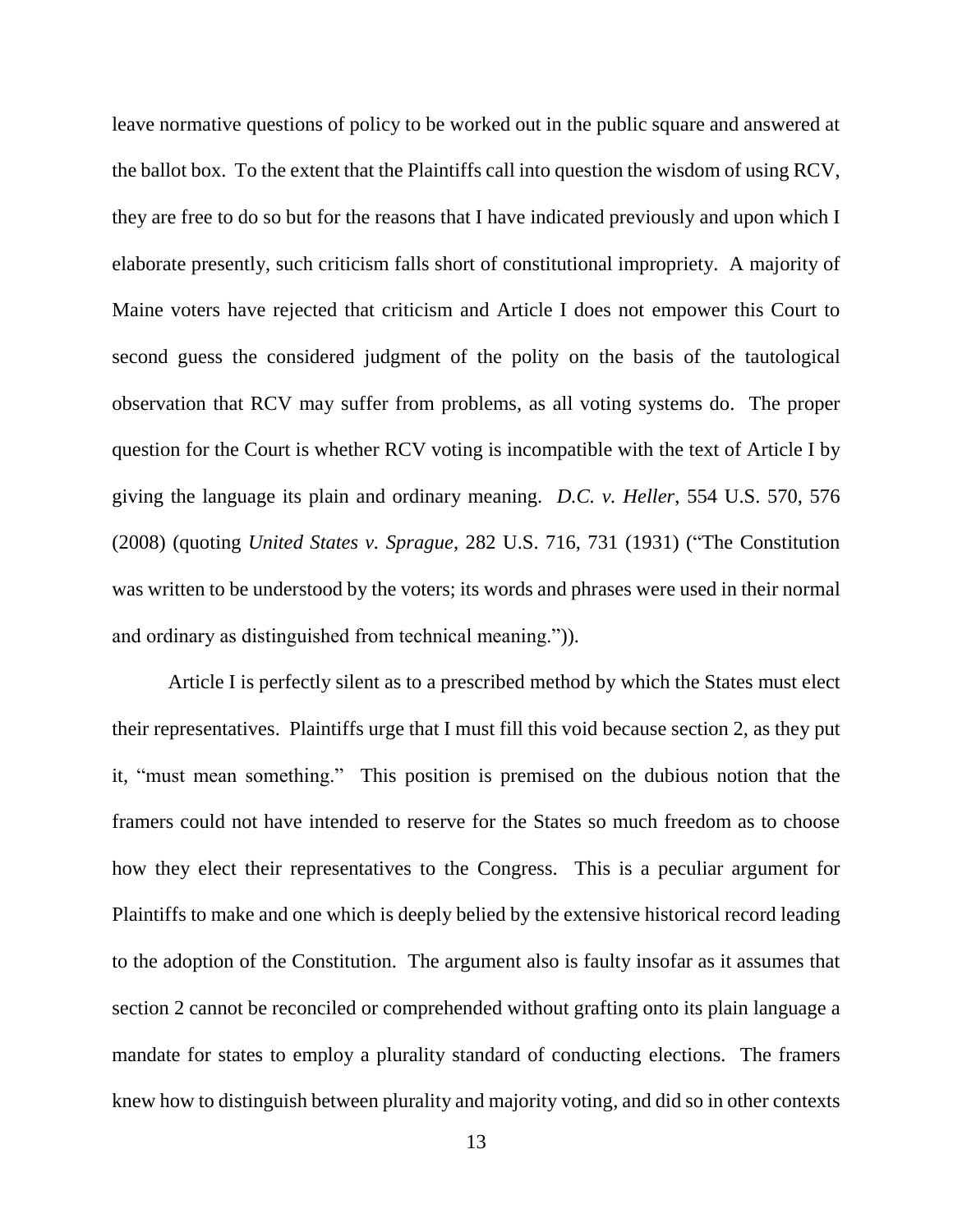in the Constitution, which leads to the sensible conclusion that they purposefully did not do so in Article I, section 2. Plaintiffs' argument also overlooks the profound influence of federalism on the development and ratification of the Constitution, which is evident in its text and structure.

Exercising the power vested in them by Article I, "[t]he people, in several States, functioning as the lawmaking body for the purpose at hand, have used the initiative to install a host of regulations governing the 'Times, Places and Manner' of holding federal elections," *Arizona State Legislature v. Arizona Indep. Redistricting Comm'n*, 135 S. Ct. 2652, 2676 (2015), and the people of Maine are no exception. <sup>15</sup> Plaintiffs contend that RCV is too exotic to fit within the meaning of Article I. Plaintiffs argue that over 100 years of wide-spread acceptance of plurality elections should not be undone by new ideas concerning the manner of holding elections. Plaintiffs attempt to prove the point through scholarly debate about the disadvantages of RCV. In my view, these arguments are policy considerations that the people and their representatives should weigh and assess when devising the best manner for holding elections. It is precisely why I find Dr. Gimpel's testimony to be unpersuasive in its entirety, at least as bearing on problems of constitutional magnitude. I have no doubt that Dr. Gimpel will contribute his enthusiasm and ability to the development of this area of political science and voter behavior to develop conclusions

<sup>&</sup>lt;sup>15</sup> Hearkening to pronouncements on popular sovereignty that predated the founding of our Nation, the Supreme Court observed that governmental power is derived from the consent of the people, as reflected succinctly in the Preamble of our Constitution, which begins, "We the People." *Arizona Indep. Redistricting Comm'n*, 135 S. Ct. at 2675. Thus, "the true principle of a republic is, that the people should choose whom they please to govern them." *Id.* (quoting *Powell v. McCormack*, 395 U.S. 486, 540–541 (1969) (quoting 2 Debates on the Adoption of the Federal Constitution 257 (J. Elliot ed. 1876))).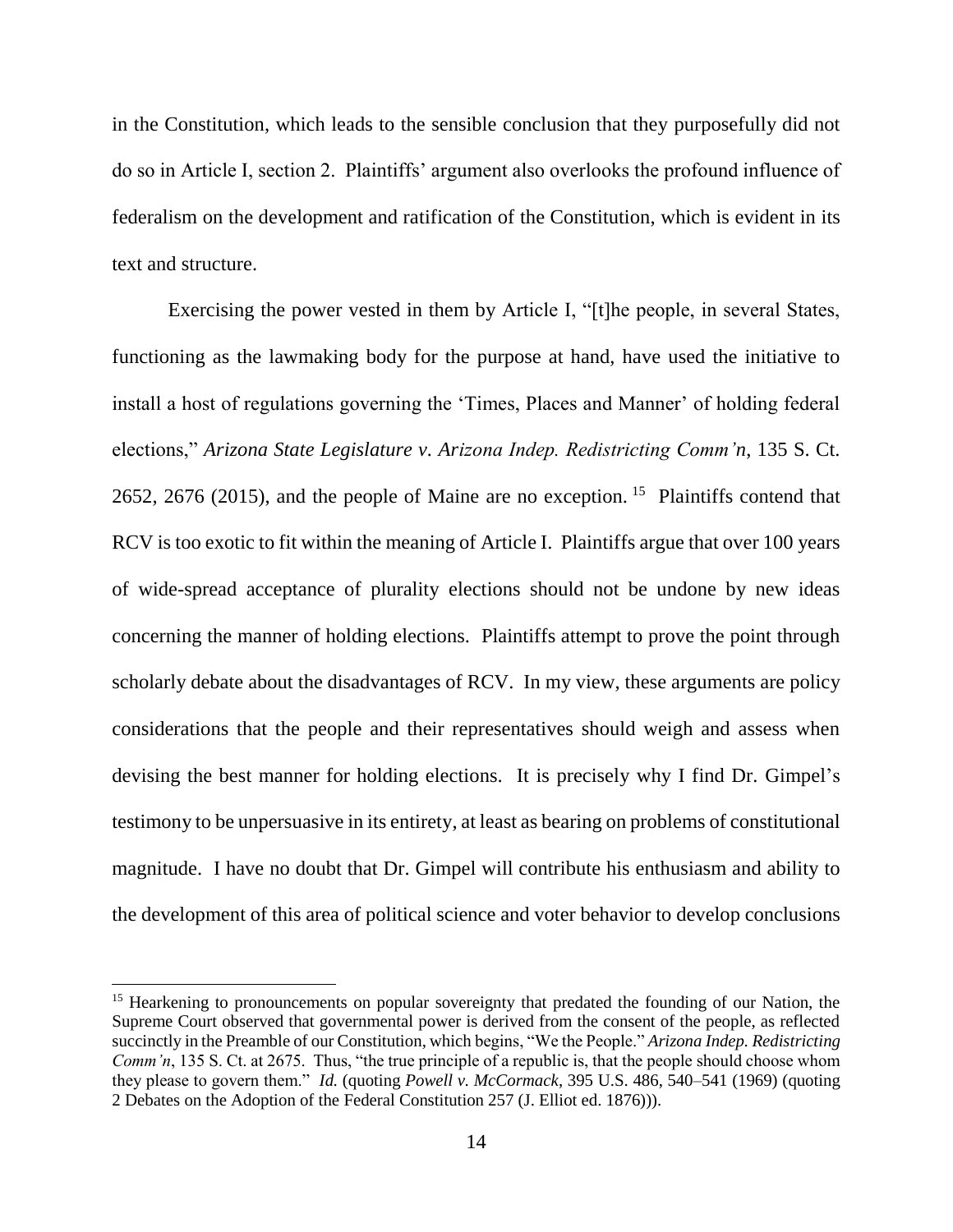based on rigorous methodology, study, debate, and time. For now, given the authority vested in the People of Maine under Article I, section 2 to choose their representatives, and given the authority vested in the People and the State under Article I, section 4 to determine the manner by which representatives are elected, I fail to see how Article I lends support to Plaintiffs' cause to have a federal court invalidate the results of Maine's second district house race.<sup>16</sup>

Plaintiffs' appeal to historical practices of plurality voting is not, standing alone, enough to elevate their policy criticism of RCV to a constitutional crisis. First, there are historical antecedents for majority and plurality standards in American politics, including in New England.<sup>17</sup> Second, a positivist characterization of the plurality standard that Maine

 $\overline{a}$ 

<sup>16</sup> I am concerned that Plaintiffs' Article I challenge may present a nonjusticiable political question. *See*, *e.g*., *Vieth v. Jubelirer*, 541 U.S. 267 (2004) (recognizing the difficulty in articulating justiciable standards for resolving a claim of unlawful political gerrymandering). However, because Plaintiffs' Fourteenth Amendment claims raise justiciable issues related to Plaintiffs' individual rights, *Gray v. Sanders*, 372 U.S. 368, 374 (1963), the Court sees no advantage in attempting to address a justiciability question solely with respect to Plaintiffs' Article I challenge, especially where the parties have not pressed the issue. However, the Court is perplexed as to what standard it would fashion to assess the constitutionality of RCV other than the standards it will address in the context of Plaintiffs' Fourteenth Amendment claims. Assuming the Article I claim is justiciable, I find that RCV does not exceed the State's authority under Article I for the reasons outlined herein.

<sup>&</sup>lt;sup>17</sup> In 1784, Matthew Griswold became Governor of Connecticut after obtaining a plurality of the votes cast, but not because he won by plurality. Instead, he ascended to the seat because the Connecticut assembly was empowered to decide the winner in the absence of a majority popular vote. This manner of election occurred five times in Connecticut in the 1780s, and on three of the five occasions, the declared winner was not the candidate with the most votes. Similarly, in 1785, James Bowdoin became the governor of Massachusetts after winning a plurality, but only because he received the vote of the Massachusetts legislature. Also in 1785, in a field of four candidates, George Atkinson won a plurality of the popular vote in the race for New Hampshire's governorship, but the New Hampshire Legislature gave the seat to runnerup John Langdon, as was its right in the absence of a majority victory. In 1787, in a reversal of fortunes, John Langdon won a plurality of the popular vote, but the New Hampshire Legislature this time gave the seat to another runner-up, John Sullivan. *See* Robert J. Dinkin, *Voting in Revolutionary America*, *A Study of the Elections in the Original Thirteen States*, *1776–1789*, 20–24, 105, 109 (1982).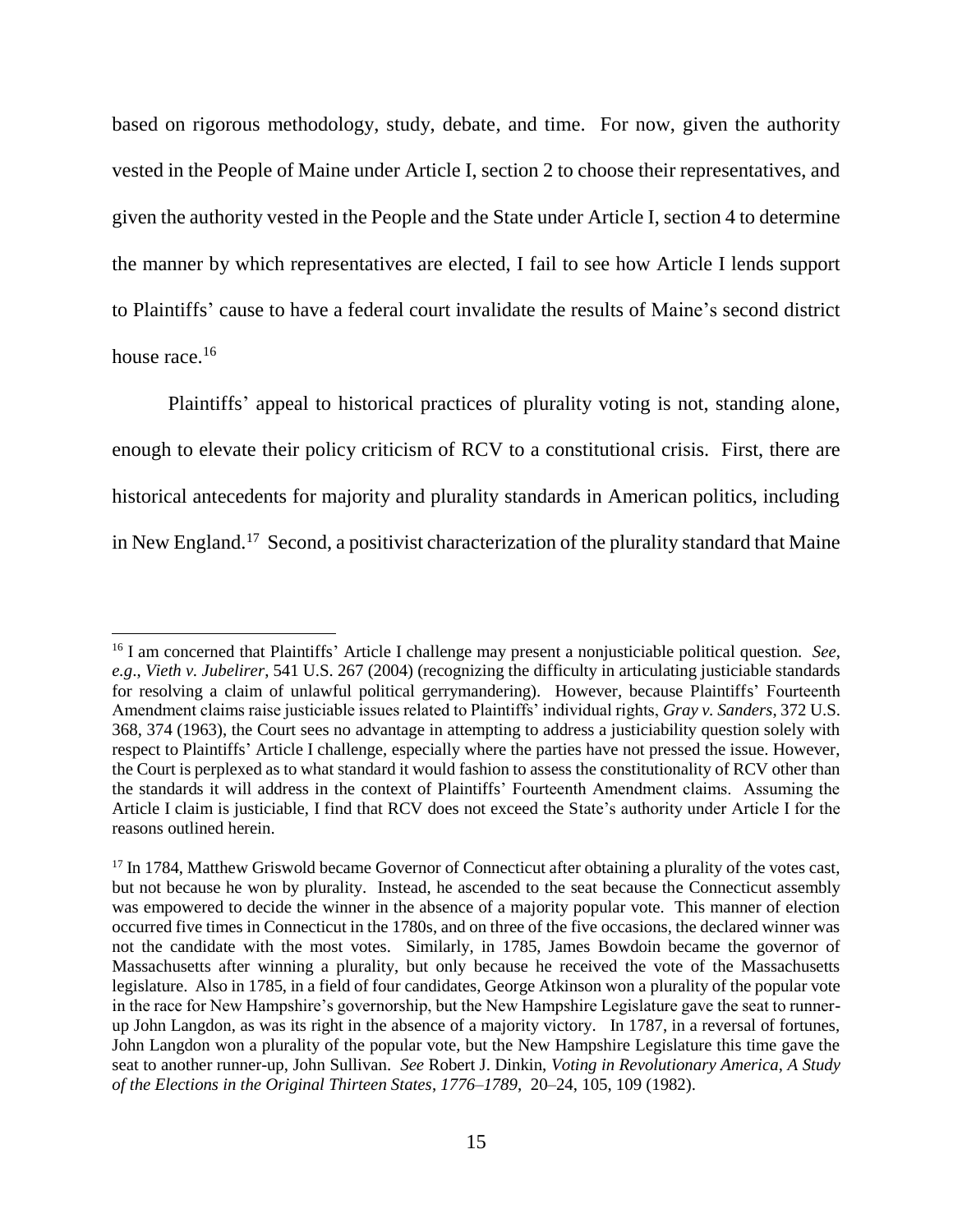has used for over 100 years does not lead to the ineluctable conclusion that any deviation from the practice is unconstitutional.

In the final analysis, RCV is not invalidated by Article I because there is no textual support for such a result and because it is not inherently inconsistent with our Nation's republican values. In fact, the opposite is true. In discussing the dangers of political factions to a "wellconstructed Union," James Madison made some observations that are worth considering when evaluating the bona fides of ranked-choice voting.

Extend the sphere, and you take in a greater variety of parties and interests; you make it less probable that a majority [and under plurality, a minority] of the whole will have a common motive to invade the rights of other citizens; or if such a common motive exists, it will be more difficult for all who feel it to discover their own strength, and to act in unison with each other. Besides other impediments, it may be remarked that [faction] is always checked by distrust in proportion to the number whose concurrence is necessary.

THE FEDERALIST No. 10. <sup>18</sup>

 $\overline{a}$ 

Madison's concern for a political system that checked the power of factions is as timely today as it was in the Eighteenth Century. Maine's RCV Act reflects the view of a majority of the voting public in Maine that their interests may be better represented by the candidate who achieves the greatest support among those who cast votes, than by the candidate who is first "past the post" in a plurality election dominated by two major parties. By requiring the concurrence of more than a plurality of voters, the People of Maine have

<sup>&</sup>lt;sup>18</sup> In discussing faction, Madison spoke of "unjust or dishonorable purposes" where I have revised the quotation. To be sure, I do not regard any of the parties to be motivated by unjust or dishonorable purposes. The point, rather, is that a manner of election that requires a contestant for representative office to win over minority factions, when the contestant has not achieved an outright majority, is not inherently destructive to the virtues of a republican form of government and may, in fact, promote them.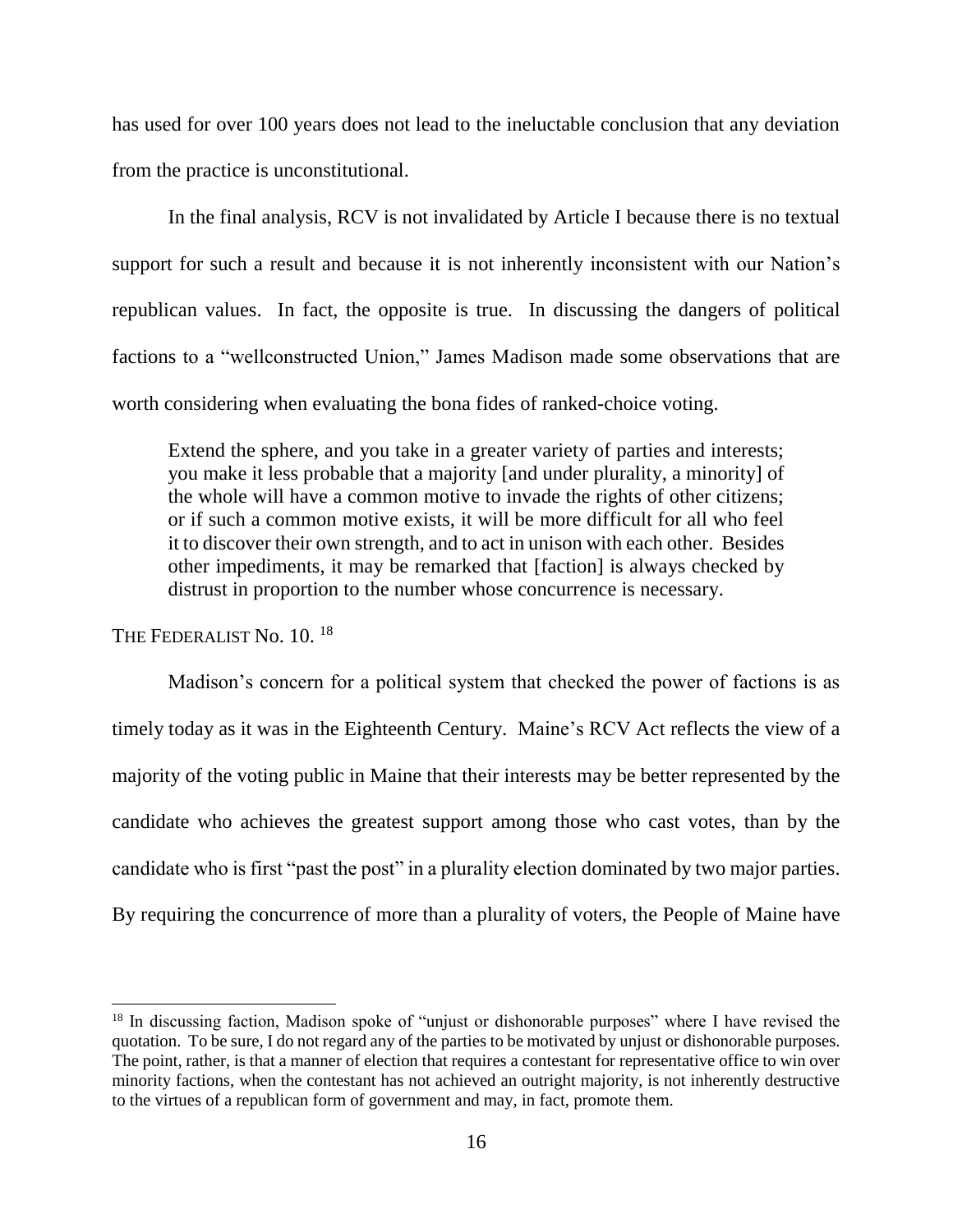not exceeded the authority vested in them under Article I, sections 2 and 4, and they have not violated any regulation issued by Congress under section 4.

## **C. Fourteenth Amendment**

Although I find that the RCV Act is not incompatible with Article I, I must still consider whether Defendant Dunlap's implementation of RCV in the November 6, 2018 election deprived Plaintiffs of individual rights protected by the Fourteenth Amendment. These claims arise under the federal civil rights statute, which states, in relevant part:

Every person who, under color of any statute, ordinance, regulation, custom, or usage, of any State or Territory or the District of Columbia, subjects, or causes to be subjected, any citizen of the United States or other person within the jurisdiction thereof to the deprivation of any rights, privileges, or immunities secured by the Constitution and laws, shall be liable to the party injured in an action at law, suit in equity, or other proper proceeding for redress, . . . .

42 U.S.C. § 1983. "Section 1983 is not itself a source of substantive rights, but merely provides a method for vindicating federal rights elsewhere conferred." *Albright v. Oliver*, 510 U.S. 266, 271 (1994). Plaintiffs contend Defendant Dunlap's application of RCV to the Second District house race deprived them of rights guaranteed under the Fourteenth Amendment's Equal Protection Clause and Due Process Clause, and under the First Amendment, which is incorporated into the substantive protection the Fourteenth Amendment extends to citizens in their dealings with the state governments.<sup>19</sup>

l <sup>19</sup> The Fourteenth Amendment provides:

No State shall make or enforce any law which shall abridge the privileges or immunities of citizens of the United States; nor shall any State deprive any person of life, liberty, or property, without due process of law; nor deny to any person within its jurisdiction the equal protection of the laws.

U.S. Const. Am. XIV, § 1.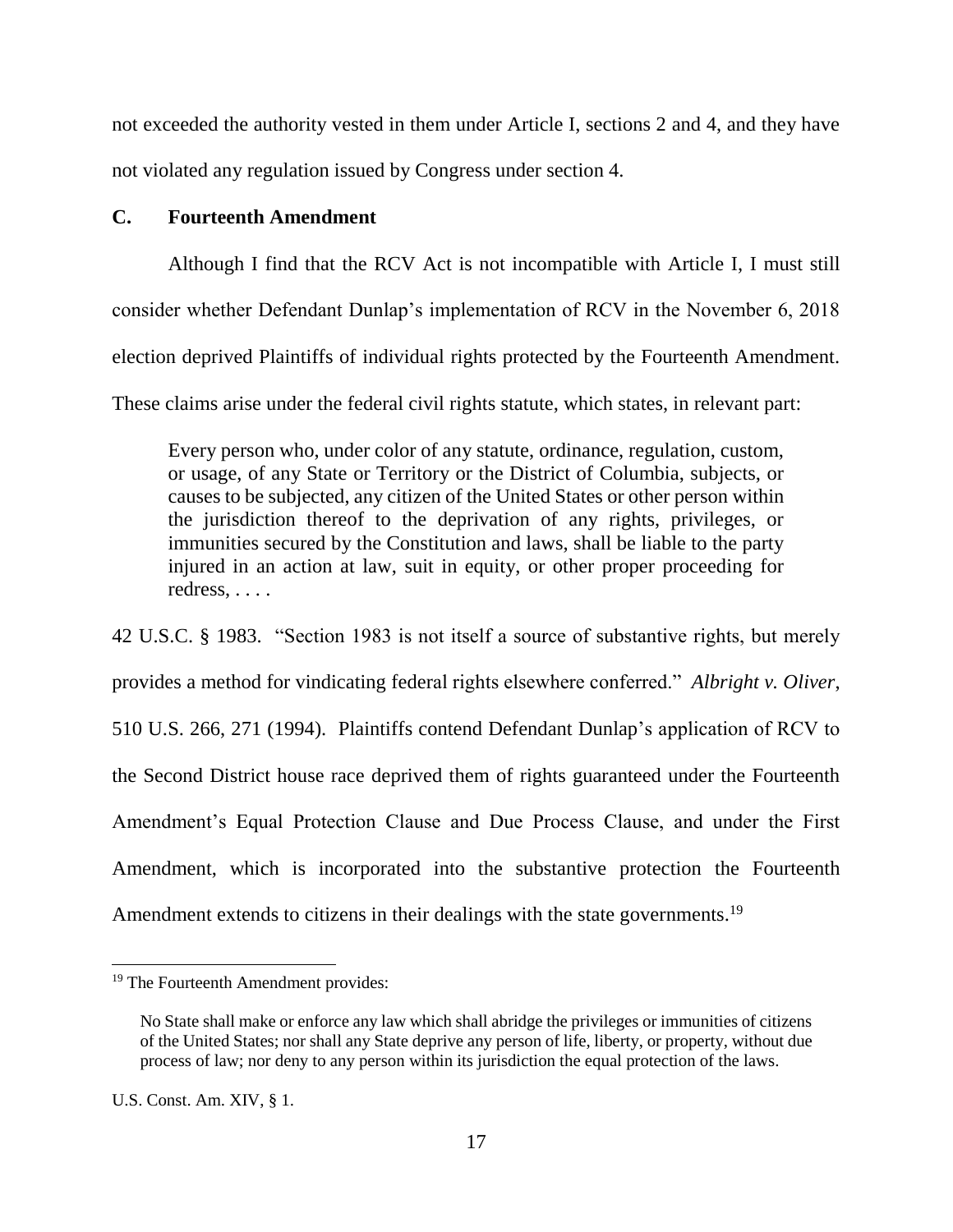### **1. Equal Protection**

When it comes to voting rights, the bedrock principle of the Equal Protection Clause is that "a citizen has a constitutionally protected right to participate in elections on an equal basis with other citizens in the jurisdiction." *Dunn v. Blumstein*, 405 U.S. 330, 336 (1972). A state violates the Clause where a manner of election is enacted that "impairs the ability of a protected class to elect its candidate of choice on an equal basis with other voters." *Johnson v. De Grandy*, 512 U.S. 997, 1007 (1994) (internal quotations omitted) (applying Section 2 of the Voting Rights Act); *see also Hunter v. Erickson*, 393 U.S. 385, 391 (1969) (equal protection affords all citizens the right to "vote, on an equal basis with others"). Most of what the Supreme Court has said on the topic of equal protection in the election context has related to concerns over balancing majority and minority interests, and much of that language is germane to the issue of whether the will of the People can be expressed through a ranked-choice election process that seeks to understand what, exactly, is the majority will. For example:

Logically, in a society ostensibly grounded on representative government, it would seem reasonable that a majority of the people of a State could elect a majority of that State's legislators. To conclude differently, and to sanction minority control of state legislative bodies, would appear to deny majority rights in a way that far surpasses any possible denial of minority rights that might otherwise be thought to result. Since legislatures are responsible for enacting laws by which all citizens are to be governed, they should be bodies which are collectively responsive to the popular will. And the concept of equal protection has been traditionally viewed as requiring the uniform treatment of persons standing in the same relation to the governmental action questioned or challenged. With respect to the allocation of legislative representation, all voters, as citizens of a State, stand in the same relation regardless of where they live. Any suggested criteria for the differentiation of citizens are insufficient to justify any discrimination, as to the weight of their votes, unless relevant to the permissible purposes of legislative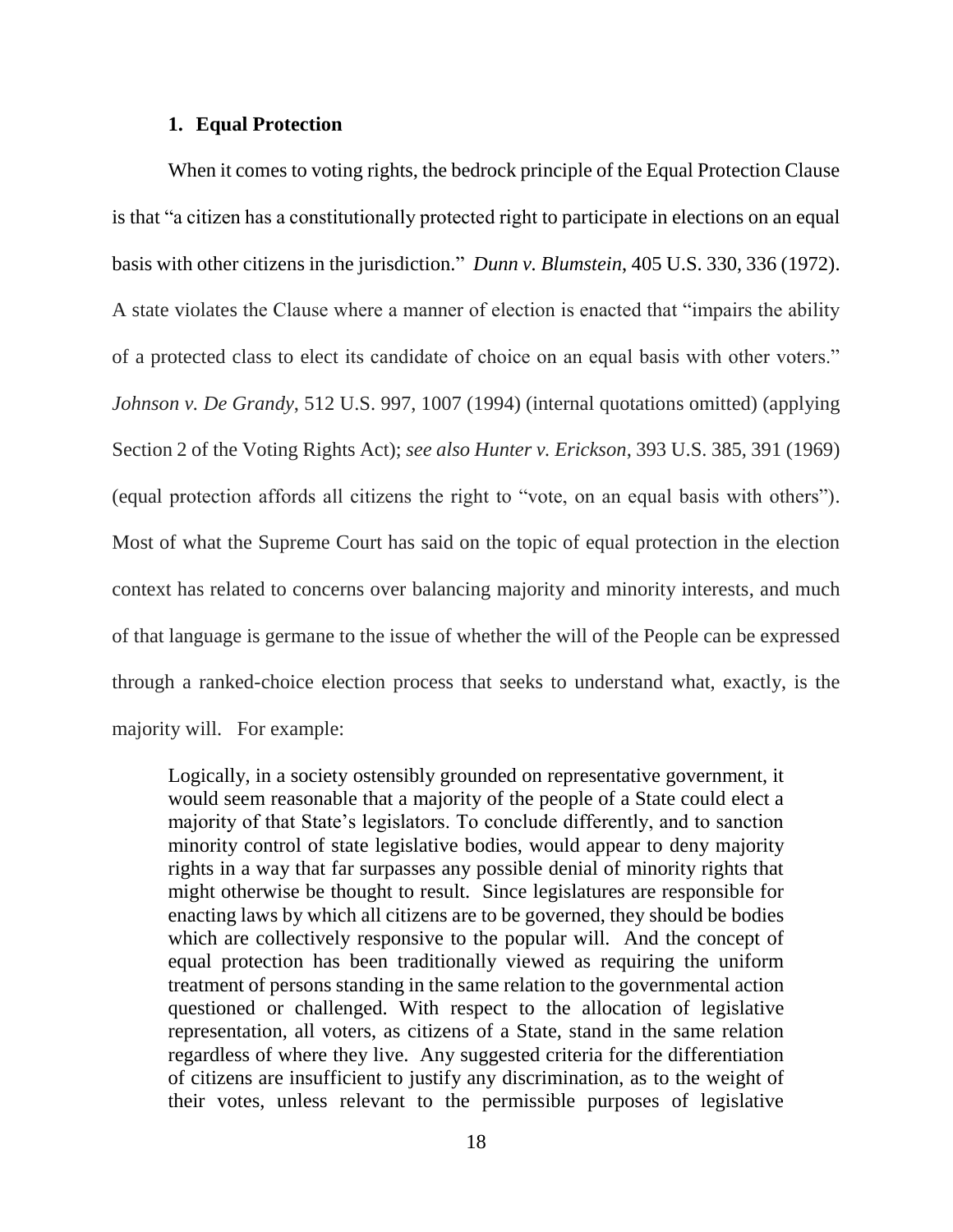apportionment. Since the achiev[ement] of fair and effective representation for all citizens is concededly the basic aim of legislative apportionment, we conclude that the Equal Protection Clause guarantees the opportunity for equal participation by all voters in the election of state legislators.

*Reynolds v. Sims*, 377 U.S. 533, 565–66 (1964).

Citing *Bush v. Gore*, 531 U.S. 98 (2000), Plaintiffs maintain that the RCV Act will deprive them of equal protection under the  $law.^{20}$  They recite:

The Fourteenth Amendment's guarantee of equal protection of the laws means that a "State may not, by [] arbitrary and disparate treatment, value one person's vote over that of another." *Bush v. Gore*, 531 U.S. 98, 104–05 (2000) (citing *Harper v. Virginia Bd. of Elections*, 383 U.S. 663, 665 (1966)). "The idea that one group can be granted greater voting strength than another is hostile to the one man, one vote basis of our representative government." *Id.* at 107 (quoting *Moore v. Ogilvie*, 394 U.S. 814, 819 (1969) (brackets omitted)).

Motion for Preliminary Injunction at 14.

 $\overline{a}$ 

The "one person, one vote" principle is well established in the law. In *Gray v*. *Sanders*, 372 U.S. 368, 374 (1963), the Supreme Court declared as unlawful a state election system that weighed rural votes more heavily that urban votes, and votes from the smallest rural counties more heavily than those from the larger rural counties. *Id*. at 379. While the *Gray* Court recognized the one person, one vote concept, its point was that "equality of voting power" must be preserved. *Id.* at 381. In other words, the vote cast by each voter

<sup>&</sup>lt;sup>20</sup> In *Bush v. Gore*, the Supreme Court observed that there is a need for a consistent standard for assessing ballots and that it presents an unacceptable scenario when those who review ballots on behalf of a state apply varied standards for interpreting voter intent. 531 U.S. 98, 105 (2000) (describing varied interpretations of the significance of dimpled chads versus chads dislodge enough to permit light to show through). The record in this case does not reveal the application of inconsistent standards.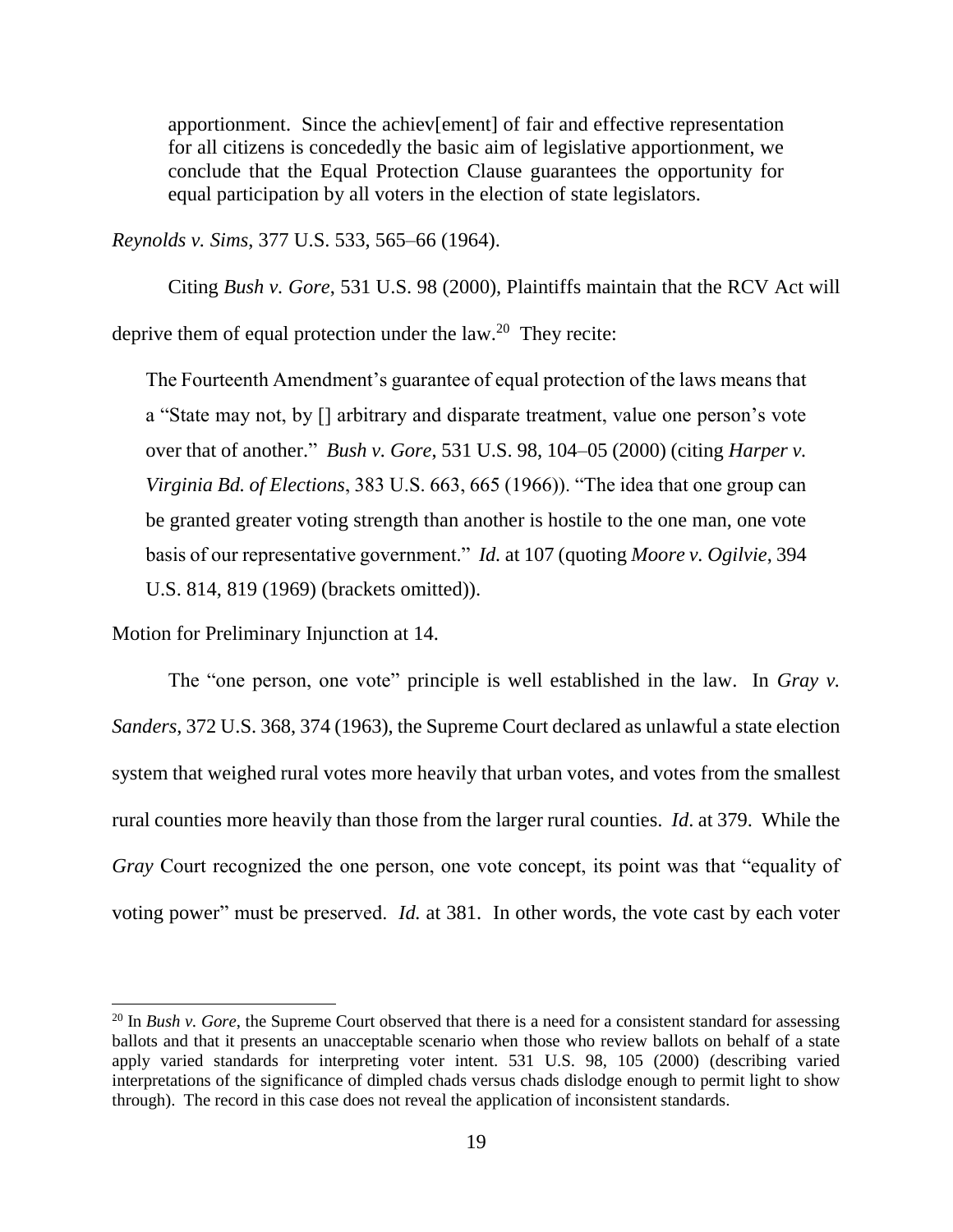must have equal weight; no vote should be disadvantaged (or "diluted") because of the voter's membership in a demographic group or another arbitrary factor. *See also Moore*, 394 U.S. at 816 ("The idea that one group can be granted greater voting strength than another is hostile to the one man, one vote basis of our representative government.").

In *Wesberry v. Sanders*, 376 U.S. 1 (1964), the Court invalidated a system of electing congressional representatives where congressional districts were of markedly different populations, such that one district's representative would represent two-to-three times as many people as another district's representative. The Court explained:

Soon after the Constitution was adopted, James Wilson of Pennsylvania, by then an Associate Justice of this Court, gave a series of lectures at Philadelphia in which, drawing on his experience as one of the most active members of the Constitutional Convention, he said:

'(A)ll elections ought to be equal. Elections are equal, when a given number of citizens, in one part of the state, choose as many representatives, as are chosen by the same number of citizens, in any other part of the state. In this manner, the proportion of the representatives and of the constituents will remain invariably the same.'

It is in the light of such history that we must construe Art. I, s 2, of the Constitution, which, carrying out the ideas of Madison and those of like views, provides that Representatives shall be chosen 'by the People of the several States' and shall be 'apportioned among the several States \* \* \* according to their respective Numbers.' It is not surprising that our Court has held that this Article gives persons qualified to vote a constitutional right to vote and to have their votes counted. . . . Not only can this right to vote not be denied outright, it cannot, consistently with Article I, be destroyed by alteration of ballots . . . . No right is more precious in a free country than that of having a voice in the election of those who make the laws under which, as good citizens, we must live. Other rights, even the most basic, are illusory if the right to vote is undermined. Our Constitution leaves no room for classification of people in a way that unnecessarily abridges this right. In urging the people to adopt the Constitution, Madison said in No. 57 of The Federalist: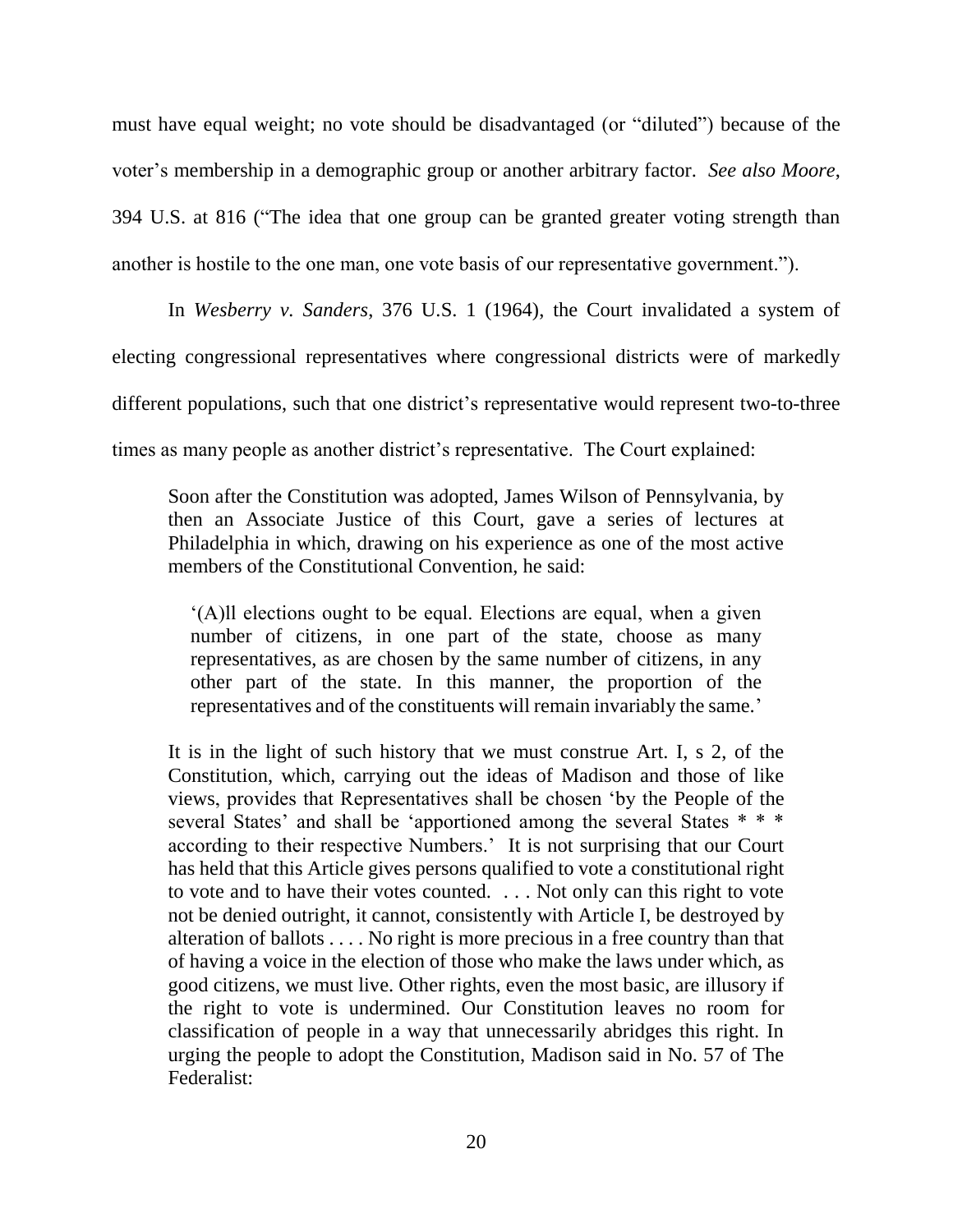'Who are to be the electors of the Federal Representatives? Not the rich more than the poor; not the learned more than the ignorant; not the haughty heirs of distinguished names, more than the humble sons of obscure and unpropitious fortune. The electors are to be the great body of the people of the United States. \* \* \*'

Readers surely could have fairly taken this to mean, 'one person, one vote.' *Cf. Gray v. Sanders*, 372 U.S. 368, 381.

*Wesberry*, 376 U.S. at 17–18 (some citations omitted). To the list provided by Madison, one might add, not the party-enrolled more than the unenrolled. The point is that "one person, one vote" does not stand in opposition to ranked balloting, so long as all electors are treated equally at the ballot. *See Hadley v. Jr. Coll. Dist. of Metro. Kansas City*, 397 U.S. 50, 56 (1970) ("[A]s a general rule, whenever a state or local government decides to select persons by popular election . . . , the Equal Protection Clause . . . requires that each qualified voter must be given an equal opportunity to participate in that election, and ... each district must be established [so] that equal numbers of voters can vote for proportionally equal numbers of officials.").

Plaintiffs insist that their votes received less weight. However, Plaintiffs have not demonstrated that their votes received less weight. They understood that a majority victory was the standard to avoid a second round of ballot counting. At round one of the RCV election, they cast votes of equal weight, but their candidate failed to achieve a majority victory. At round two, votes cast for the two trailing candidates were reviewed to see whether they expressed a preference for the remaining, viable contestants. Defendant Dunlap distributed those votes that were earmarked to either Plaintiff Poliquin or Intervenor Golden. Plaintiffs' votes were not rendered irrelevant or diluted by this process.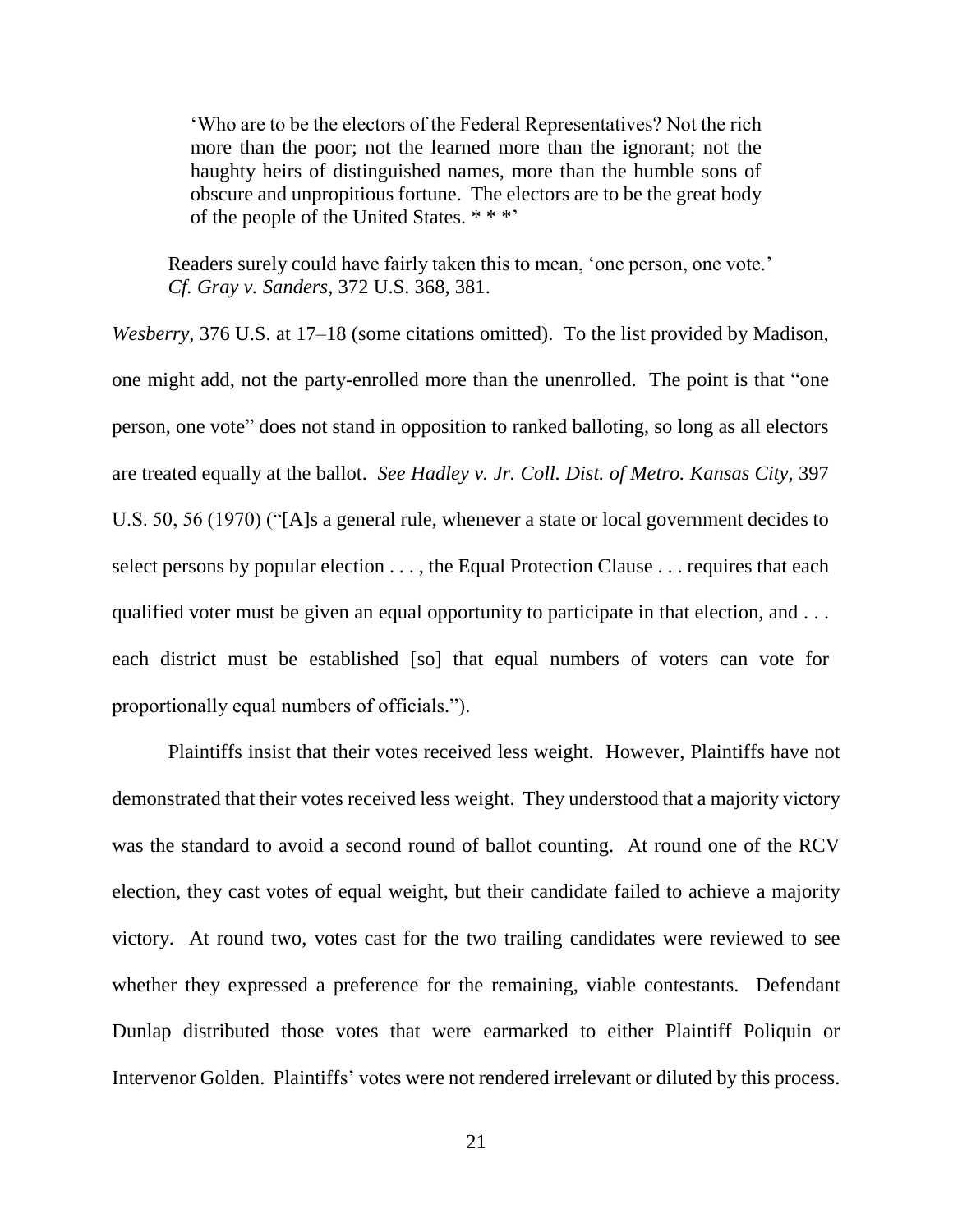They remained and were counted.<sup>21</sup> Presumably for this reason, Plaintiffs' expert, Dr.

Gimpel, testified that Plaintiffs participated fully in the election.

Plaintiffs go on to allege that there is something insidious about a majority vote

standard. In their amended complaint, they allege:

l

While most states use a single-ballot, plurality system to elect candidates for federal office, a minority of states – mostly in the South – have required candidates to win a run-off election if they do not exceed 50% of the votes cast on the initial ballot. *See, e.g.*, Nat'l Conference of State Legislatures, *Primary Runoffs*, at http://www.ncsl.org/research/ elections-andcampaigns/primary-runoffs.aspx (last accessed Nov. 12, 2018). Observers have noted that the "runoff system is a vestige of a time when white Democrats controlled Southern politics[] and manipulated election rules to make sure they stayed in power." Reid Wilson, *Runoff Elections a Relic of the Democratic South*, Wash. Post, June 4, 2014.

Am. Complaint  $\P$  61. Contrary to Plaintiffs' allegation, there is nothing inherently

improper about an election that requires a contestant to achieve victory by a majority.  $22$ 

<sup>&</sup>lt;sup>21</sup> Other courts that have evaluated an equal protection challenge to ranked choice / instant run-off elections have agreed that ranked ballots do not dilute unranked ballots because an unranked ballot that supports a leading candidate continues to have equal weight in the subsequent round(s) of balloting. *Dudum v. Arntz*, 640 F.3d 1098, 1112 (2011) ("Each ballot is counted as no more than one vote at each tabulation step, whether representing the voters' first-choice candidate or the voters' second- or third-choice candidate, and each vote attributed to a candidate . . . is afforded the same mathematical weight in the election."); *Minnesota Voters Alliance v. City of Minneapolis*, 766 N.W.2d 683, 690 (2009) ("[I]t is only because votes for continuing candidates are carried forward and combined with subsequent-choice votes of voters for eliminated candidates that any candidate can eventually win."); *McSweeney v. City of Cambridge*, 665 N.E.2d 11, 16 (Mass. 1996) ("Even a special election may be said to disenfranchise the prior voters to some extent in favor of those voting in the later one.").

 $22$  There is an indication in the congressional record associated with the Voting Rights Act that some states adopted a majority standard for certain offices to prevent black citizens from obtaining victories under a plurality system. *Presley v. Etowah Cty. Comm'n*, 502 U.S. 491, 520 & n.20 (1992) (Stevens, J., dissenting) (describing "white resistance to progress in black registration"). The Supreme Court has affirmed a district court order that required a city to remove a majority-vote requirement where the new requirement coincided with consolidation and annexation of neighboring political subdivisions in a manner that adversely impacted minority voting strength. *City of Port Arthur v. United States*, 459 U.S. 159, 167 (1982); *City of Rome v. United States*, 446 U.S. 156, 183 (1980). The fact that "eliminating [a] majority-vote requirement" can be "an understandable adjustment" to prevent dilution of a minority's voting power, *Port Arthur*, 459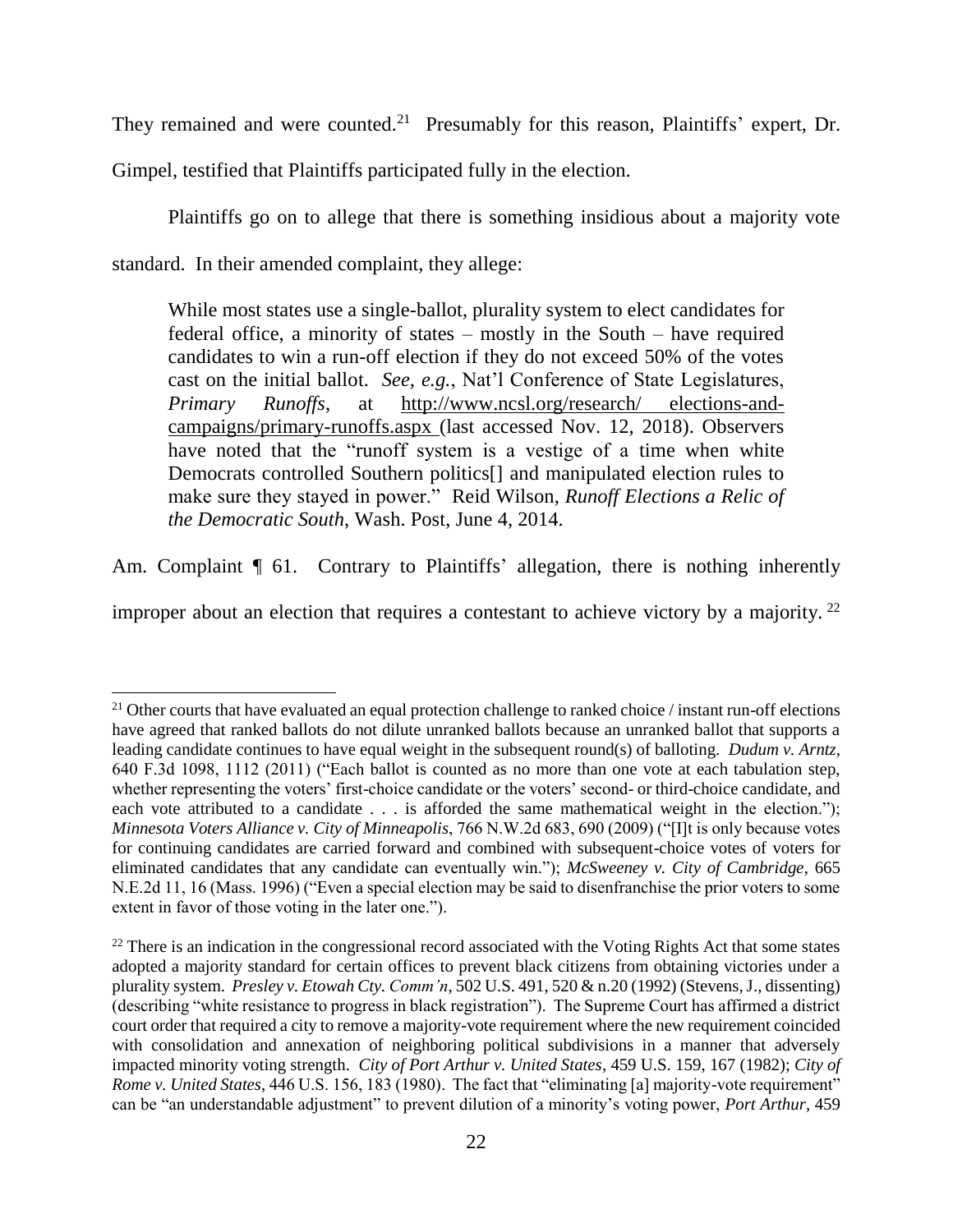*E.g.*, *Fortson v. Morris*, 385 U.S. 231, 234 (1966); *Bond v. Fortson*, 334 F. Supp. 1192 (1971), *aff'd* 404 U.S. 930 (1971); *cf. Gutierrez v. Ada*, 528 U.S. 250 (2000) (considering 48 U.S.C. §§ 1421 et seq., in which Congress prescribed the majority standard and runoffs when needed in gubernatorial races in the territory of Guam); 48 U.S.C. § 1712 (specifying that delegates to Congress from Guam and the Virgin Islands must be elected by a majority of the votes cast); 48 U.S.C. §§ 1732, 1752 (permitting the legislatures of American Samoa and Northern Mariana Islands to establish primary elections for the election of a delegate to Congress, in which case the delegate "shall be elected by a majority of votes cast in any subsequent general election . . . ."). Nor is it unconstitutional for an election to be determined in more than one round, provided that the official election takes place on federal election day. *Foster v. Love*, 522 U.S. 67 (1997) (invaliding Louisiana open-primary because it provided the opportunity to fill congressional seats prior to election day). $23$ 

Maine has devised a manner of holding elections that seeks to realize the perceived

 $\overline{a}$ 

U.S. at 167, does not call into disrepute all majority-vote requirements. Nothing in the record suggests that any discriminatory purposes or effects are at play here.

<sup>&</sup>lt;sup>23</sup> In *Foster*, the Supreme Court noted that "a State may hold a congressional election on a day other than the uniform federal election day when such an election is necessitated 'by a failure to elect at the time prescribed by law,'" as occurs in states that require a majority winner and provide for run-off elections. 522 U.S. at 72 n.3. The Court did not rule on the issue, but cited Eleventh Circuit precedent that upheld an election result secured after federal election day through a run-off election. *Id.* (citing *Public Citizen*, *Inc. v. Miller*, 813 F.Supp. 821 (N.D. Ga.), *aff'd*, 992 F.2d 1548 (11th Cir. 1993) (upholding under 2 U.S.C. § 8 a run-off election that was held after federal election day, because in the initial election on federal election day no candidate received the majority vote that was as required by Georgia law).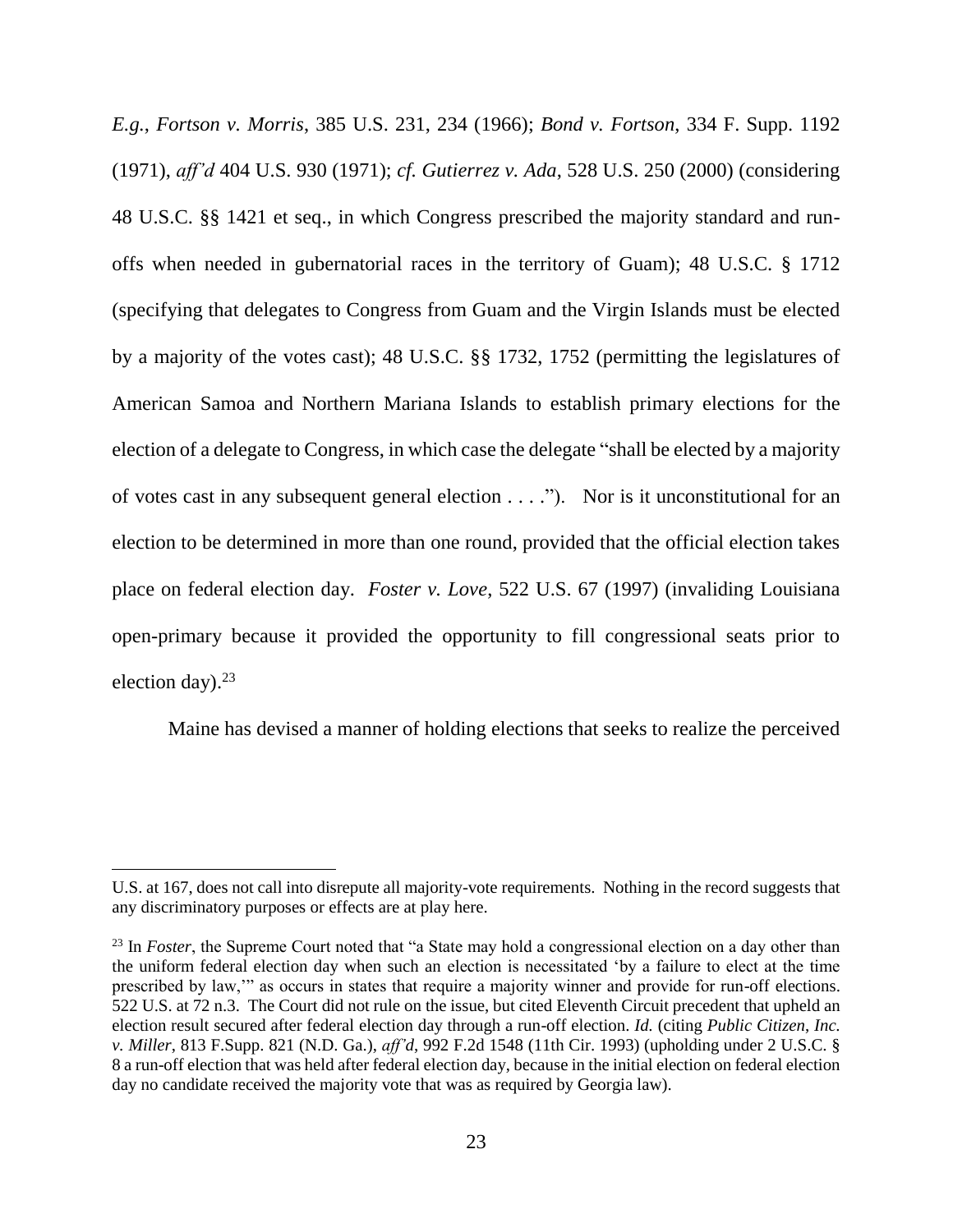benefits of a majority candidate, while avoiding the shortcomings of a run-off election.<sup>24</sup> The Supreme Court has observed that a state may well voice the "need to assure that the winner of an election 'is the choice of a majority, or at least a strong plurality, of those voting, without the expense and burden of runoff elections.'" *Illinois State Bd. of Elections v. Socialist Workers Party*, 440 U.S. 173, 185 (1979) (discussing ballot access claims) (quoting *Bullock v. Carter*, 405 U.S. 134, 145 (1972)). Has Maine not, in fact, done exactly that? Maine's two congressional districts are geographically large, and the political views of its citizens are diverse. A majority of Maine's voters have expressed their interest in a manner of election that gives voice to these varied perspectives, while also permitting representation by those candidates most voters regard as the best of the practical alternatives. Through RCV, as applied to the Second District house race, majority rights have been advanced, and no minority rights have been burdened unduly, if at all. <sup>25</sup> In

 $24$  Run-off elections are expensive and impose a significant burden on municipal and state officers. Runoff elections also impose an appreciable burden on the voting public, as is reflected by the fact that run-off elections commonly involve a significant drop-off in public participation, as conceded by Dr. Gimpel.

<sup>&</sup>lt;sup>25</sup> I can conceive of RCV election results that might raise legitimate equal protection concerns, particularly if votes for one non-viable candidate were not distributed yet votes for another such candidate were. Based on this case, however, it appears that the administrative machinery that informs application of RCV in Maine calls for batch eliminations in which votes for all candidates who cannot mathematically win are redistributed. If a case should ever arise in which votes for a non-viable candidate are not redistributed, no doubt this Court or a Maine court would be able to iron out any error and provide appropriate relief. Thus, to the extent Plaintiffs advance a facial challenge to Maine's RCV Act, I consider the challenge overly abstract in the context of this litigation, and conclude it is better for a future court to handle any such claim based "on specific facts which present the issues with clarity, and not on the basis of theoretical impacts." *I.P. Lund Trading ApS v. Kohler Co.*, 163 F.3d 27, 51 (1st Cir. 1998). *See also Sabri v. United States*, 541 U.S. 600, 608–09 (2004) ("Although passing on the validity of a law wholesale may be efficient in the abstract, any gain is often offset by losing the lessons taught by the particular, to which common law method normally looks. Facial adjudication carries too much promise of 'premature interpretatio[n] of statutes' on the basis of factually barebones records." (quoting *United States v. Raines*, 362 U.S. 17, 22 (1960)); *but see Moore v. Ogilvie*, 394 U.S. 814, 816 (1969) ("But while the 1968 election is over, the burden . . . remains and controls future elections, as long as Illinois maintains her present system . . . . The problem is therefore capable of repetition, yet evading review . . . . The need for its resolution thus reflects a continuing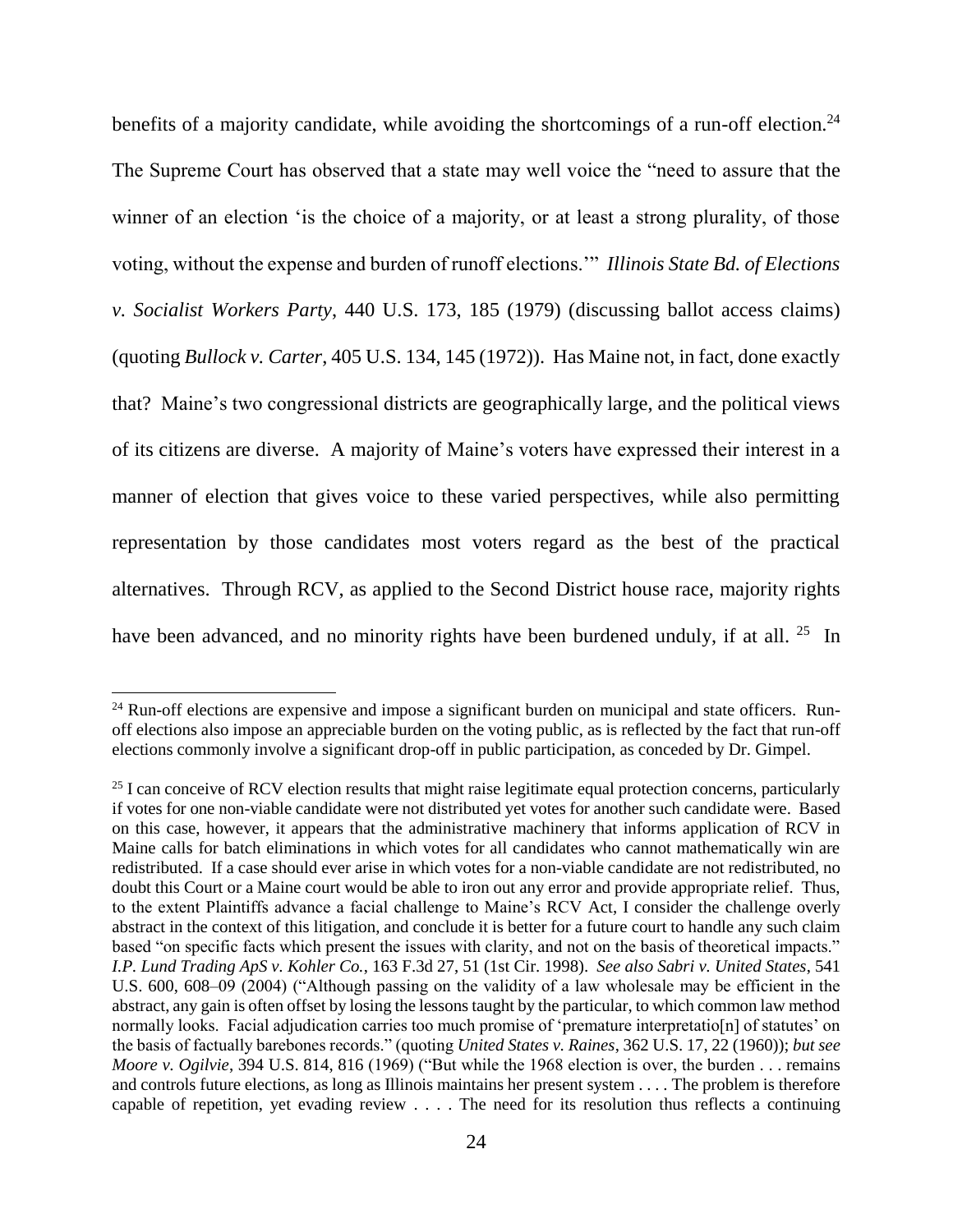short, Maine has "attempted to allocate governmental power on the basis of a<sup>[]</sup> general principle" and has devised a manner of voting that is solicitous of the majority interest without imposing undue burden on any particular voter. *Hunter*, 393 U.S. at 395. Because RCV is "designed with the aim of providing a just framework within which the diverse political groups in our society may fairly compete and [was] not enacted with the purpose of assisting one particular group in its struggle with its political opponents," it does not violate the Equal Protection Clause.<sup>26</sup> *Id.* at 393.

#### **2. Due Process**

 $\overline{a}$ 

Plaintiffs argue that RCV is susceptible to producing arbitrary or irrational election results. In particular, they maintain that a significant segment of the voting public cannot comprehend RCV sufficiently to cast a meaningful vote.<sup>27</sup> Plaintiffs do not contend, however, that they are members of the allegedly disadvantaged class. They have not, therefore, demonstrated that RCV deprived them of due process in violation of § 1983. Nevertheless, I will consider the argument.

The Due Process Clause prohibits governmental activity that is "arbitrary" or "purposeless." *Bell v Wolfish*, 441 U.S. 520, 584 n.15 (1979) (citing inter alia *Socialist Wokers Party*, 440 U.S. 173). Moreover, "[i]f the election process itself reaches the point

controversy in the federal state area where our 'one man, one vote' decisions have thrust." (citation omitted)).

<sup>&</sup>lt;sup>26</sup> Citing *Hunter*, the Supreme Court has observed that "the political majority may generally restructure the political process to place obstacles in the path of everyone seeking to secure the benefits of governmental action." *Washington v. Seattle Sch. Dist. No. 1*, 458 U.S. 457 (1982) (5–4 decision) (invalidating racespecific state bussing directive).

 $27$  Similar arguments were once advanced by those who sought to deny the vote to women and minorities.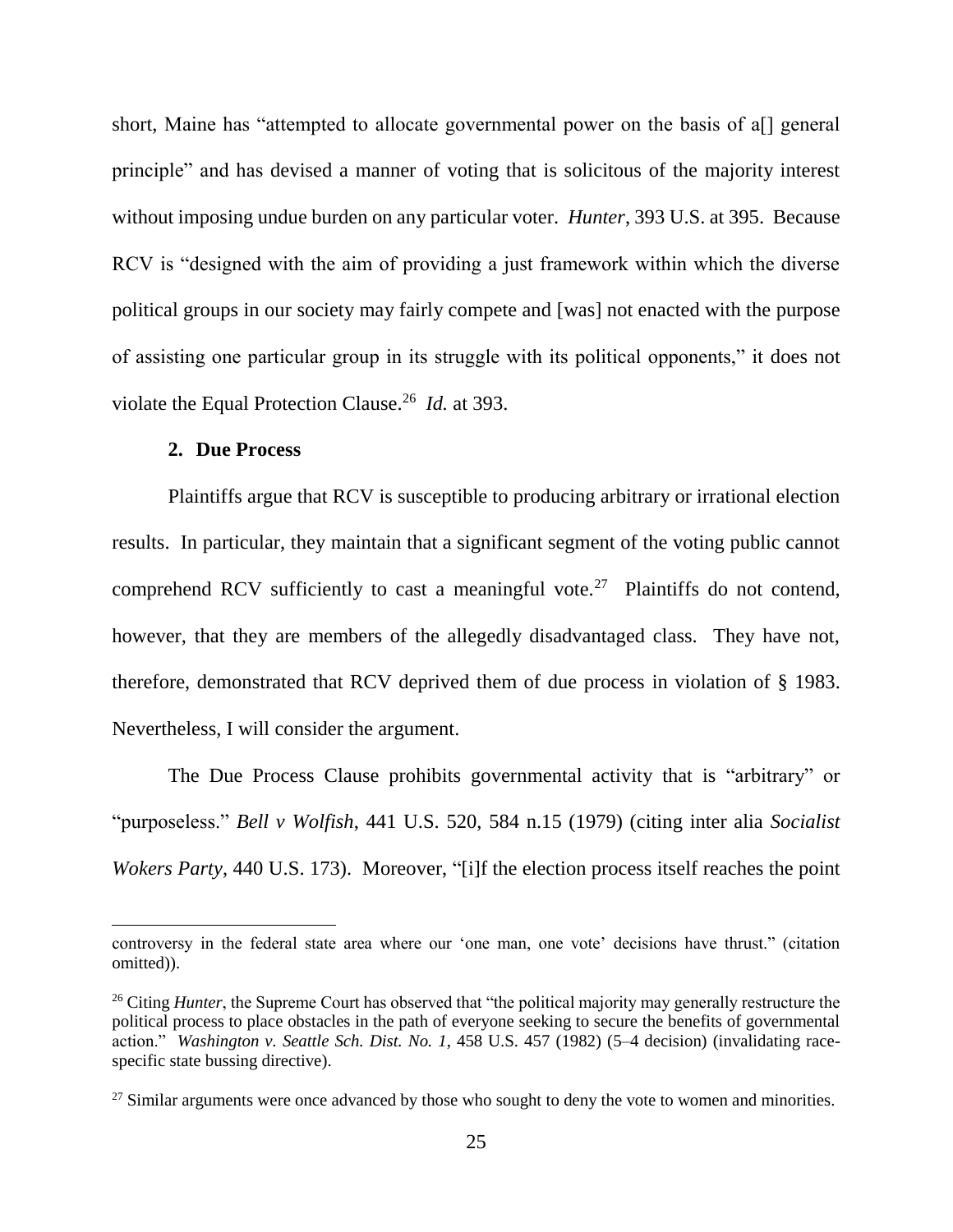of patent and fundamental unfairness, a violation of the due process clause may be indicated and relief under § 1983 therefore in order." *Griffin v. Burns*, 570 F.2d 1065, 1077 (1st Cir. 1978). The crux of Plaintiffs' argument is that the ballot returns reflect that several thousand voters were disenfranchised during tabulation because they cast invalid overvotes or undervotes. Plaintiffs propose that these ballots likely were cast by those voters with the least amount of interest and/or access to reliable information.

To put it generously, Plaintiffs have not demonstrated persuasively that the inferences that they draw from the ballot data are more likely true than false. That is, Plaintiffs contend that the ballot was too confusing for the average voter of Maine's Second Congressional District to understand, as evidenced by those ballots in which the voter did not select either Mr. Golden or Mr. Poliquin as their down-ballot choices. There was no evidence produced to support that argument other than the conclusory testimony of Dr. Gimpel, which I have summarized and discount entirely. It is at least equally plausible that these ballots represent the political expression of the quixotic voter, who has equal right to be heard at the ballot box. In every election there are protest votes, whether by voting for a preferred, non-viable candidate, or by expressing a "none-of-the-above" vote. Plaintiffs have not shown that a similar volume of votes are not also invalidated in plurality elections or in run-off elections when there is a substantial number of voters who do not participate. The fortuity that some voters did not "guess correctly," as Plaintiffs put it, as to the run-off candidates is not evidence of voter confusion or disenfranchisement. It is just as likely evidence that approximately 8,000 voters did not want to vote for either Mr. Golden or Mr. Poliquin regardless of whether they believed they would be the run-off candidates. An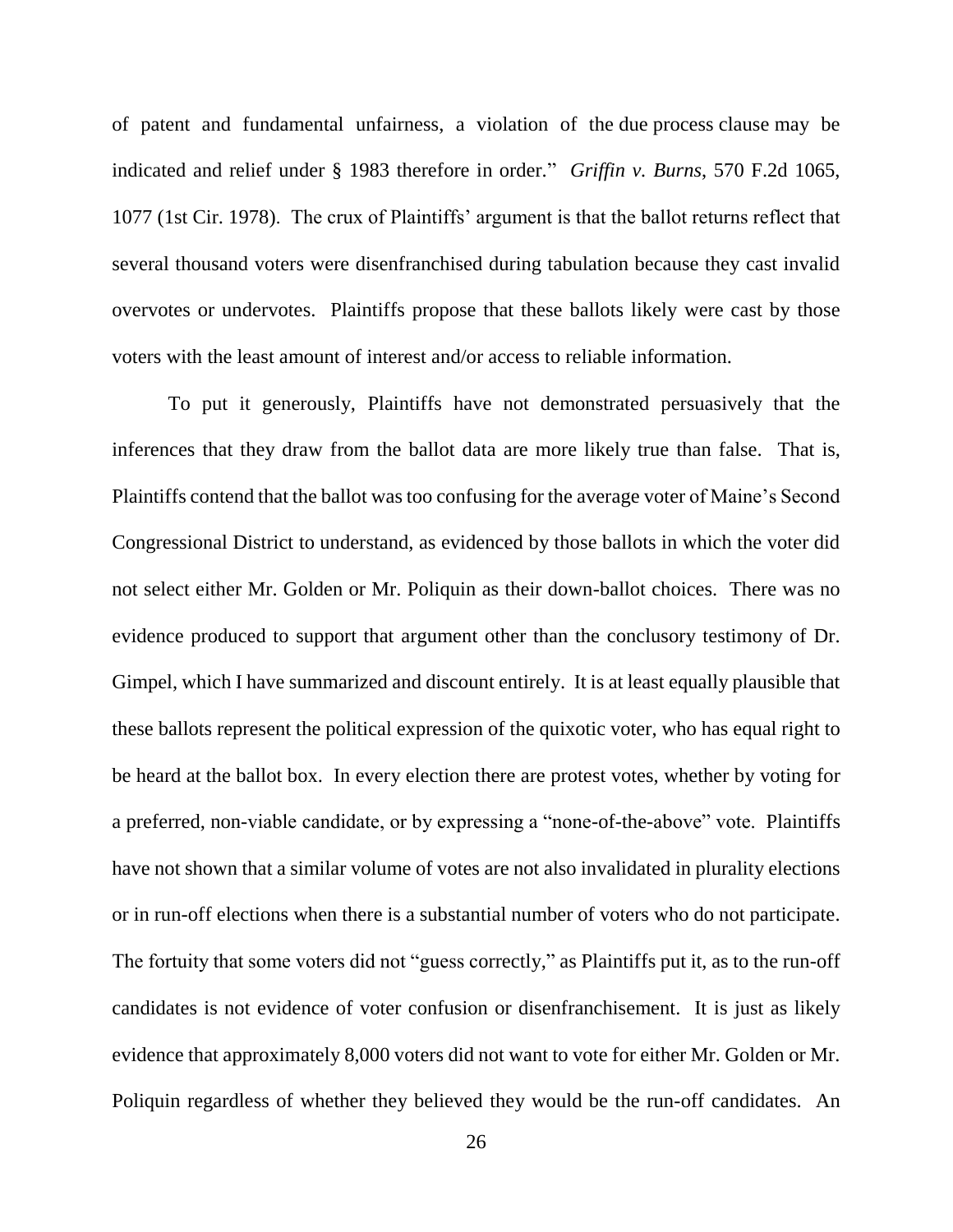expression of political preference that does not, even under RCV, favor either one of the two major-party candidates is not evidence of voter confusion. To the contrary, it may as likely be evidence of voter clarity and conviction, which is no doubt what lead to the passage of the RCV Act in the first instance.

Further, I am not persuaded by Dr. Gimpel's testimony which attributes inherent virtue in the forced simplicity of two-party access to the ballot, thereby making easier the voters' choice. He testified to what he perceived as a troubling reality that Maine has a low threshold for non-party candidates to gain access to the ballot. His thesis, as I understand it, is that by allowing for choices among several non-major-party candidates, voter turnout is likely to be comprised of a greater percentage of low-information voters, which apparently makes more likely that those voters are cognitively unable to fill out a RCV ballot. In addition to being cynical, these conclusions are not grounded in anything approaching a reliable standard that may be informative of the constitutional questions. They are instead provocative reactions to a new system of selecting representatives to Congress, and such reactions often are the byproduct of change. Dr. Gimpel's testimony left me with the impression of a panel debate among political scientists in a nascent field of study. To his credit, Dr, Gimpel conceded that he has not discussed the RCV experience with a single Maine voter but would like to conduct such a study. In the meantime, I simply am unable to credit his testimony any weight on the constitutional issues before the Court.

Additionally, Plaintiffs have not demonstrated that the Due Process Clause imposes a lowest-common-denominator standard on the exercise of the suffrage. The Constitution does not require an easy ballot. *Griffin v. Roupas*, 385 F.3d 1128, 1133 (7th Cir. 2004). In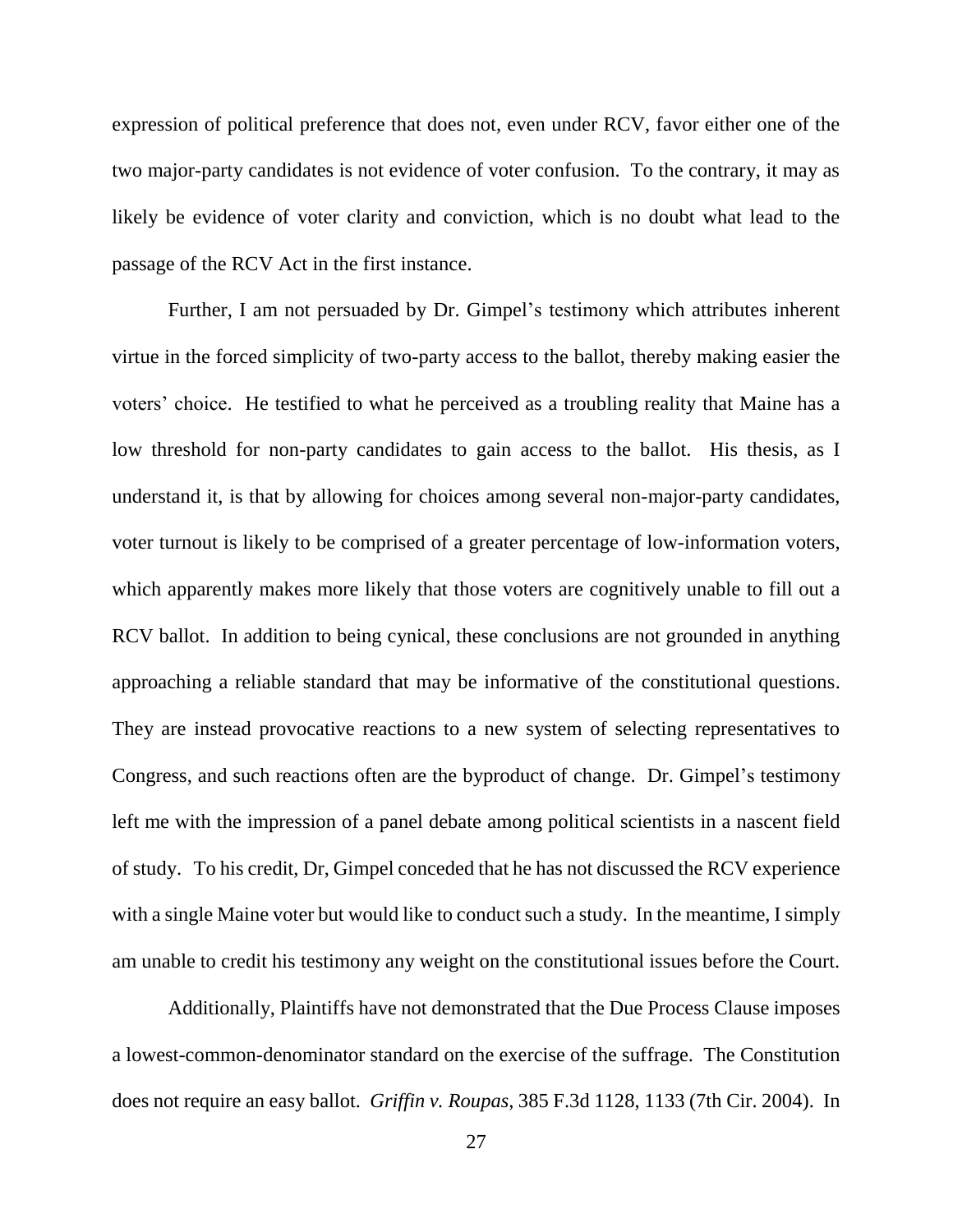a Nation founded on the principles of republican–representative government, nothing is to be gained from an electoral system that caters to the uninterested and uninformed. The RCV system implemented in Maine is not so opaque and bewildering that it deprives a class of citizens of the fundamental right to vote. In fact, I find the form of the ballot and the associated instructions more than adequate to apprise the voter of how to express preferences among the candidates. Finally, I am not persuaded that it is unduly burdensome for voters to educate themselves about the candidates in order to determine the best way to rank their preferences.

#### **3. First Amendment via Fourteenth Amendment**

"No right is more precious in a free country than that of having a voice in the election of those who make the laws under which, as good citizens, we must live. Other rights, even the most basic, are illusory if the right to vote is undermined." *Williams v. Rhodes*, 393 U.S. 23, 31 (1968) (quoting *Wesberry*, 376 U.S. at 17). At oral argument, Plaintiffs emphasized that the First Amendment entitles them to express their support for their candidate. They feel that Maine is giving other voters disproportionate expression.

The Supreme Court's first amendment jurisprudence teaches that nondiscriminatory regulations that "burden" the right of individuals to vote must be weighed against the "precise interests put forward by the State as justifications for the burden imposed by its rule." *Crawford v. Marion Cty. Election Bd.*, 553 U.S. 181, 190 (2008) (quoting *Burdick v. Takushi*, 504 U.S. 428, 434 (1992)). That interest must be "sufficiently weighty to justify" whatever burden befalls Plaintiffs. *Id.* (quoting *Norman v. Reed*, 502 U.S. 279,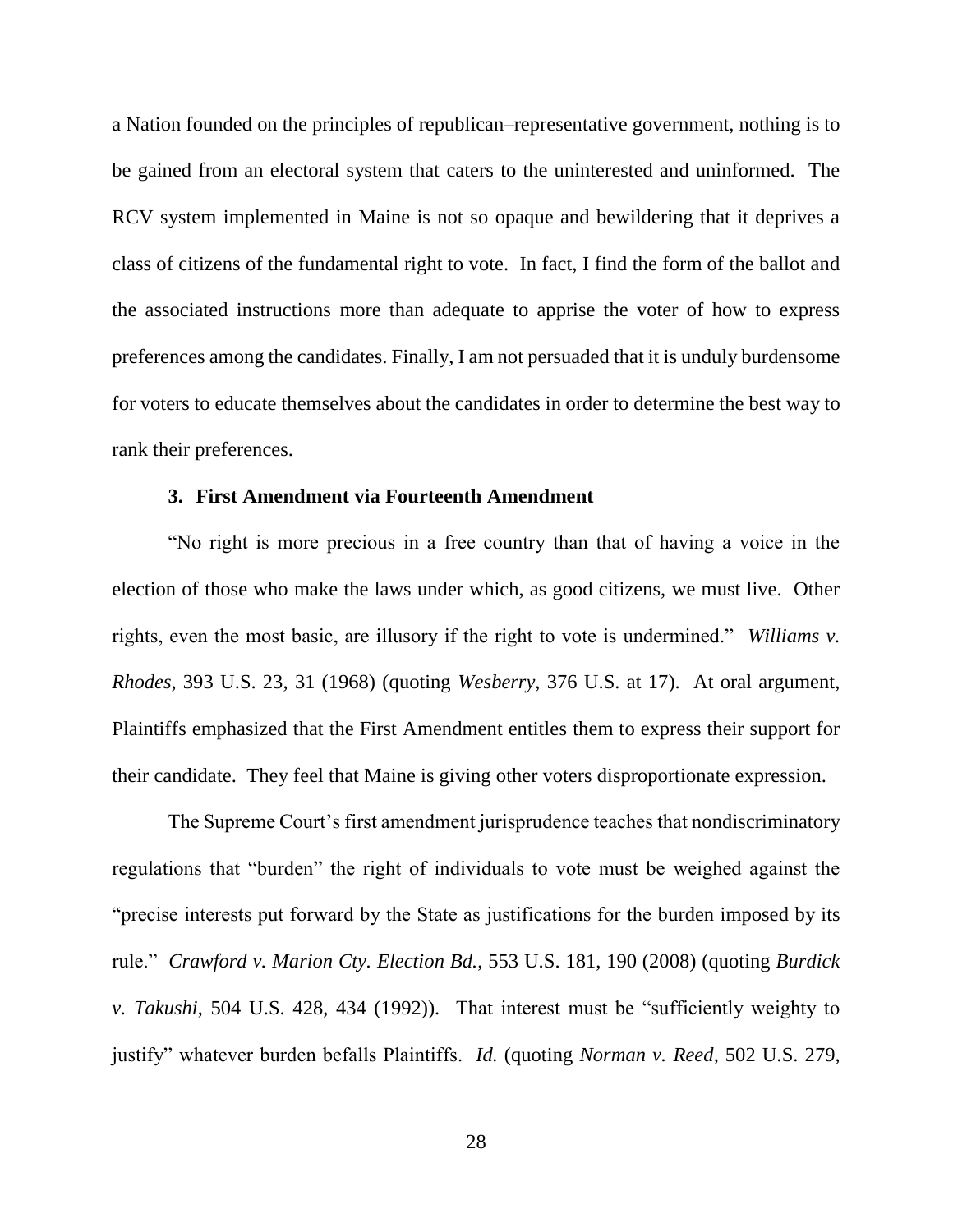288–89 (1992)).<sup>28</sup> As Judge Levy of this Court observed in an earlier challenge to the RCV Act, as applied to primary elections, "the . . . position that Maine's adoption of a rankedchoice primary ballot should be subject to strict scrutiny would, contrary to the warning in *Clingman*, interfere with the State's ability "to run efficient and equitable elections," and thus "compel federal courts to rewrite state electoral codes." *Dunlap*, 324 F. Supp. 3d at 210 (quoting *Clingman v. Beaver*, 544 U.S. 581, 593 (2005)). I agree with his assessment that the RCV Act is not subject to strict scrutiny under the First Amendment, and this assessment is especially sturdy in the context of a general election.

As I indicated in my order denying Plaintiffs' request for a temporary restraining order, there is no dispute that the RCV Act—itself the product of a citizens' initiative involving a great deal of first amendment expression—was motivated by a desire to enable third-party and non-party candidates to participate in the political process, and to enable their supporters to express support, without producing the spoiler effect. In this way, the RCV Act actually encourages First Amendment expression, without discriminating against any voter based on viewpoint, faction or other invalid criteria. Moreover, a search for what exactly the burden is that Plaintiffs want lifted is not a fruitful exercise. I fail to see how Plaintiffs' first amendment right to express themselves in this election were undercut in any fashion by the RCV Act. They expressed their preference for Bruce Poliquin and none other, and their votes were counted.

<sup>28</sup> *See also Timmons v. Twin Cities Area New Party*, 520 U.S. 351, 358 (1997) ("Lesser burdens . . . trigger less exacting review, and a State's important regulatory interests will usually be enough to justify reasonable, nondiscriminatory restrictions." (quotations omitted)).